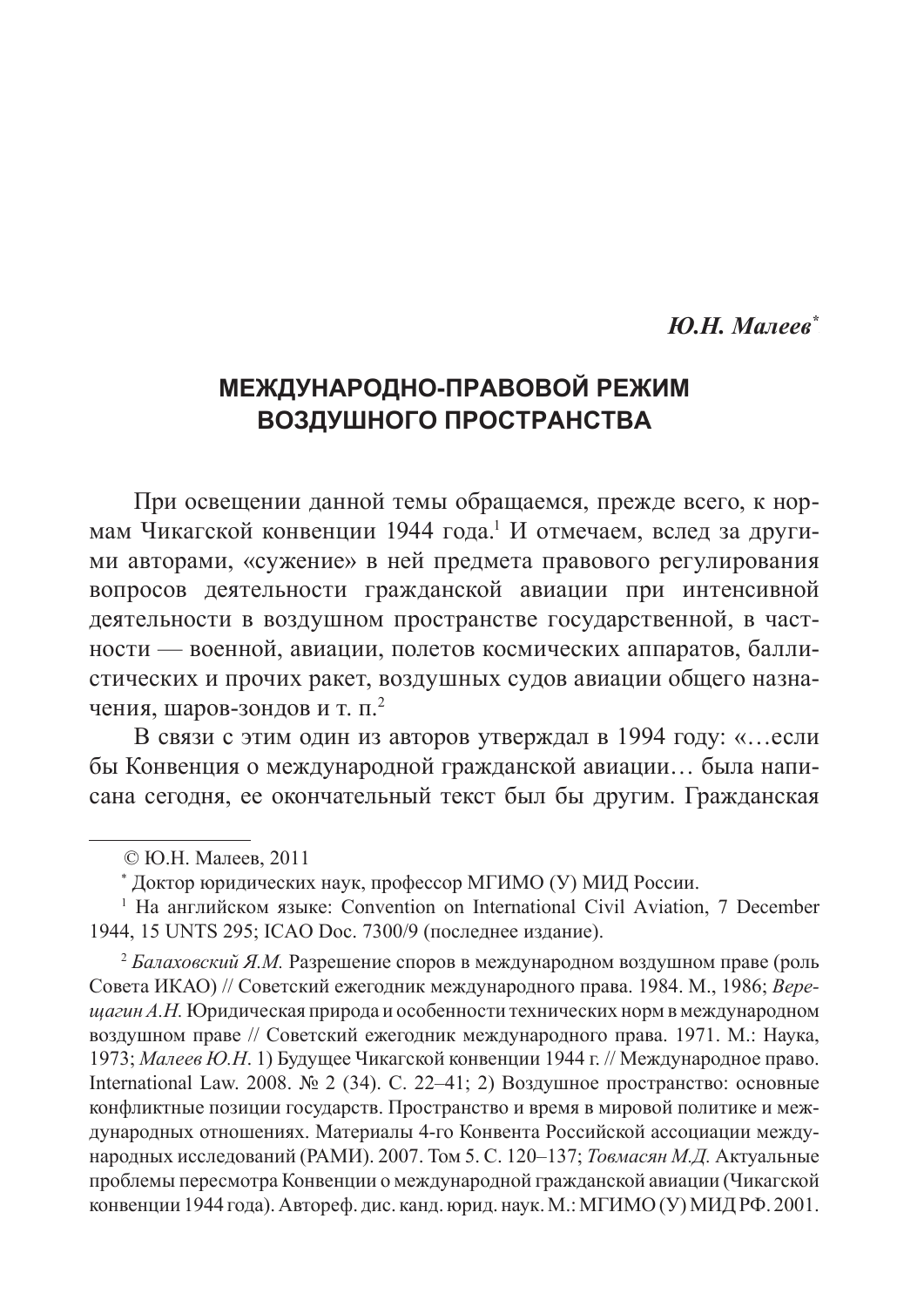авиация и воздушный транспорт претерпели все виды изменений в течение пятидесяти лет со времени того исторического периода. И это побуждает нас рассматривать пятидесятую годовщину Конвенции как повод для ее радикального пересмотра, имея в виду широко признаваемые тенденции в международном воздушном транспорте и ускоренные темпы технологических изменений, например, в сфере аэронавигации. В отношении глобализации отрасли, ее возрастающего транснационального характера, необходимости многосторонности — преимущественно в контексте беспомощного Чикагского Соглашения о коммерческих правах — плюс любые другие изменения, которые могут быть столь же срочными, чрезвычайно полезными, возможно, следует разработать проект полностью новой конвенции»<sup>1</sup> (такие оценки многочисленны. Дополнительно особо упомянем имена М. Милде,<sup>2</sup> П.П.С. Хаанаппеля<sup>3</sup> и Л. Вебера<sup>4</sup>).

Президент Совета ИКАО А. Котайт в свое время высказал следующие интересующие нас идеи:

— в ходе всей работы, проделанной в рамках Всемирной конференции по воздушному транспорту, открывшейся 23 ноября 1994 года, не было обнаружено необходимости в каком-либо дополнении Чикагской конвенции. Это — гибкий документ, который удовлетворяет весь спектр подходов к регламентации. «Те, кто совместно работал в Чикаго пятьдесят лет тому назад, выполнили свою работу хорошо»;

— адаптация в данной сфере (т. е. достижение регулирования, которое отвечало бы широкому, динамичному всемирному климату, в котором оперирует воздушный транспорт) должна служить всему воздушно-транспортному сообществу, а не определенным государствам или государствам «с одинаковым мышлением»;

<sup>1</sup> *Ernesto Vasquez Rocha*. Toward a new International Civil Aviation Convention? // 1994 Annals of Air and Space Law. Vol. XIX-I. P. 477.

<sup>&</sup>lt;sup>2</sup> *Michael Milde*. The Chicago Convention — are major amendments necessary or desirable 50 years later? // 1994 Annals of Air and Space Law Vol. XIX-I. P. 401–447.

<sup>&</sup>lt;sup>3</sup> *Haanappel P.P.C.* Multilateralism and economic block forming in international air transport // 1994 Annals of Air and Space Law. Vol. XIX-I. P. 279 etc.

<sup>4</sup> *Ludwig Weber.* EEC transport liberalization and the Chicago Convention // 1992 Annals of Air and Space Law. Vol. XVII-I. P. 245–262.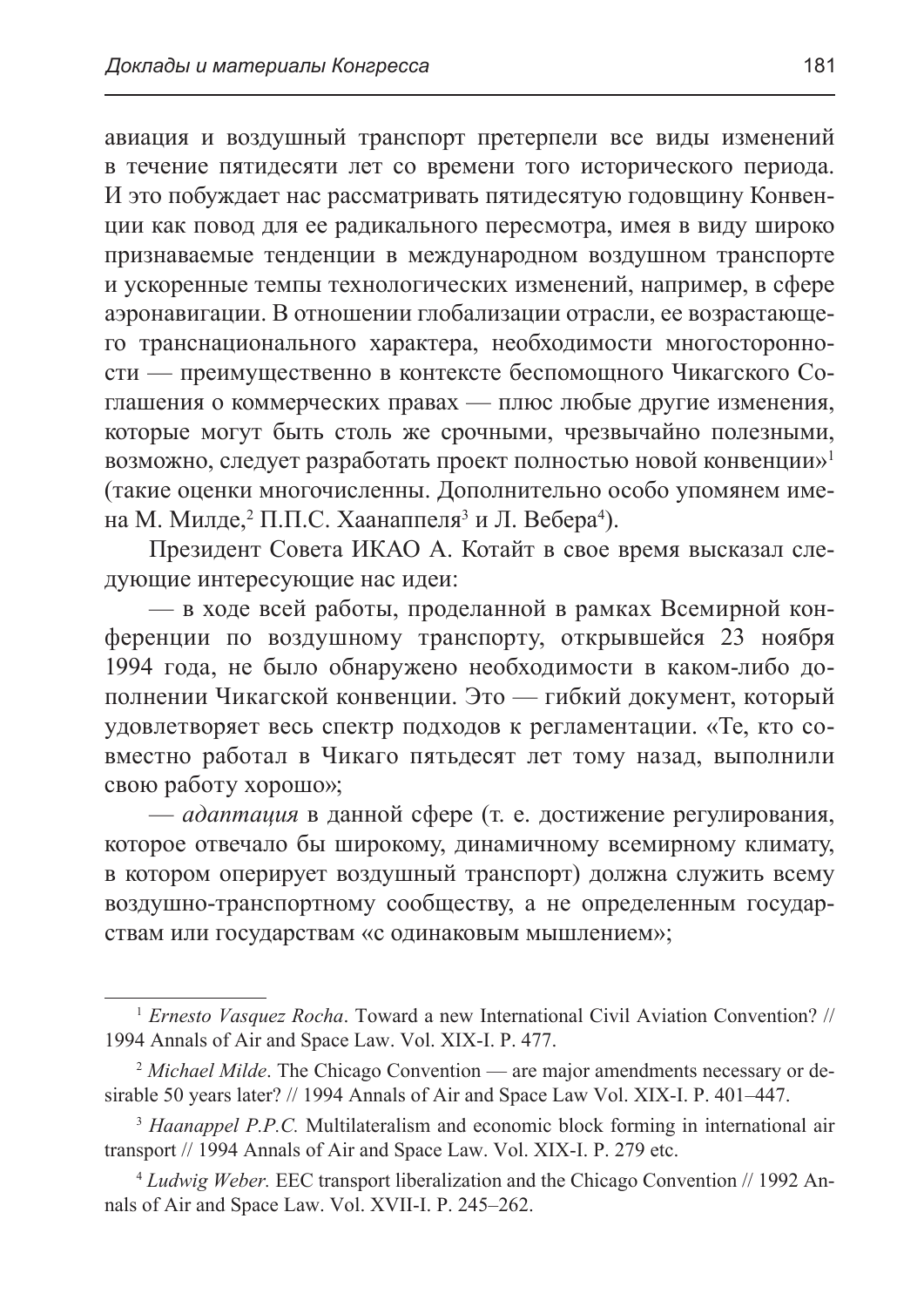— новые подходы к регулированию должны предусматривать обязанность соответствующих правительств принимать меры для устранения или облегчения любых существующих препятствий для иностранных инвестиций в деятельность их воздушных перевозчиков, а также предоставления права учреждать воздушных перевозчиков на их территории иностранными гражданами. То и другое должно предоставляться на условиях взаимности и необходимости поддерживать конкуренцию;

— новые подходы могут быть использованы в двусторонних или многосторонних соглашениях с возможным вариантом «плюристороннего» соглашения: такого, который первоначально является двусторонним, но к которому могут свободно присоединяться новые стороны. Это является разновидностью многостороннего соглашения применительно к резолюции Ассамблеи ИКАО А7-15, которая провозглашает, что «многосторонность в области коммерческих прав в максимально возможной степени продолжает быть целью Организации».

Позиция Президента Совета ИКАО ясна: нет необходимости дополнять Чикагскую конвенцию.

Можно прийти к заключению, что Президент Совета ИКАО умышленно сфокусировал свое внимание на коммерческих аспектах проблемы. Но эти коммерчески аспекты относятся к международному частному праву, в то время как Чикагская конвенция 1944 года по природе своей является инструментом международного публичного права. И другие «судьи», включая автора настоящей статьи, придерживаются иного подхода по ряду позиций.

Декларативные слова Преамбулы о желательности того, чтобы «можно было развивать международную гражданскую авиацию безопасным и упорядоченным образом и чтобы международные линии воздушного транспорта можно было организовывать на основе равенства возможностей и эксплуатировать обоснованно и экономично», а также статьи 44 Конвенции, согласно которой одна из целей ИКАО — «предотвращать убытки от неразумной конкуренции», на практике ничего не решают на рынке авиаперевозок.<sup>1</sup>

<sup>&</sup>lt;sup>1</sup> *Ernesto Vasquez Rocha*. Toward a new International Civil Aviation Convention?.. P 481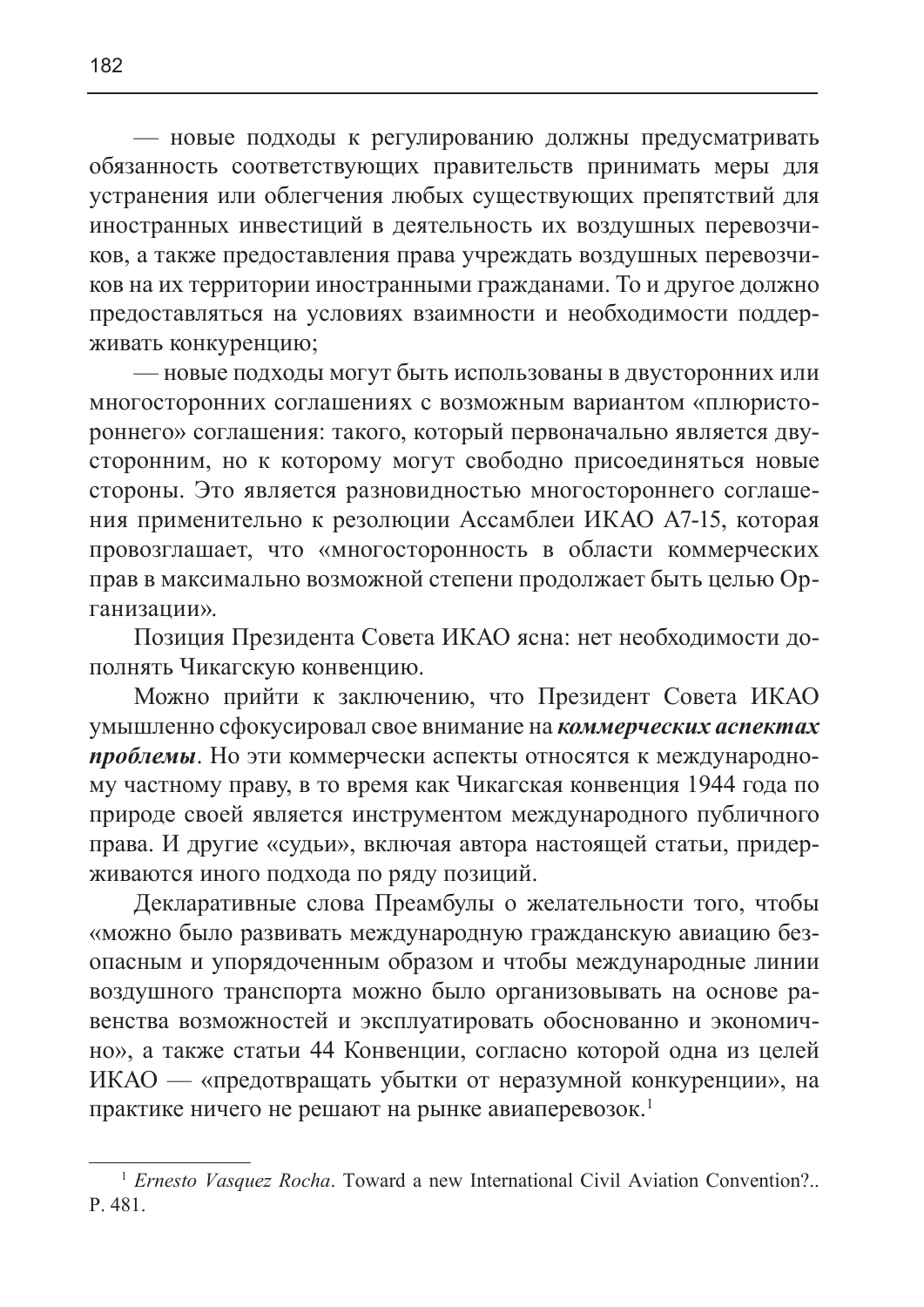В отношении полного и исключительного суверенитета всех государств в воздушном пространстве, расположенном над их территорией (статья 1 Конвенции). М. Милде полагает, что «не существует никаких оснований пересматривать это аксиоматичное положение, и не похоже, что государства пожелают рассматривать любое изменение этого фундаментального принципа».<sup>1</sup>

Вместе с тем сам же М. Милде подчеркивает, что современная тенденция практического сотрудничества государств, интеграция их экономик и их политических институтов «постепенно допускает менее застывшее и более располагающее к сотрудничеству понимание и применение данной концепции...» (с очевидностью, в первую очередь, он имеет в виду членов Европейского Союза). Но завершает свое выступление традиционной формулой: «Это суверенное право государства свободно соглашаться на ограничение его собственных суверенных прав в целях взаимной выгоды».<sup>2</sup>

Это формально так. Но в современном взаимозависимом мире любое государство не может пользоваться выше упомянутым суверенным правом ограничительно, даже если оно вовсе не имеет выгоды (неважно, взаимной или нет). Критерием в данном случае должно быть «отсутствие вреда» для такого государства. Поэтому статья 1 Конвенции может быть дополнена предложением: «Договаривающиеся государства признают, что этот суверенитет не может быть реализован таким образом, чтобы при этом создавалась угроза интересам других государств, юридическим и физическим лицам в международной гражданской авиации».

Важно отметить, что ни национальное воздушное законодательство (как и Воздушный кодекс Российской Федерации), ни международные договоры (не только Чикагская конвенция) не квалифицируют воздушное пространство как территорию (наряду с сухопутной и водной территориями) и не фиксируют точные пределы (границы) такого пространства.

А точность здесь необходима. Например, страховщики (авиационные страховщики) заинтересованы знать точные пределы про-

<sup>&</sup>lt;sup>1</sup> *Michael Milde*. The Chicago Convention — are major amendments necessary or desirable 50 years later?... P. 416.

<sup>2</sup> Ibidem.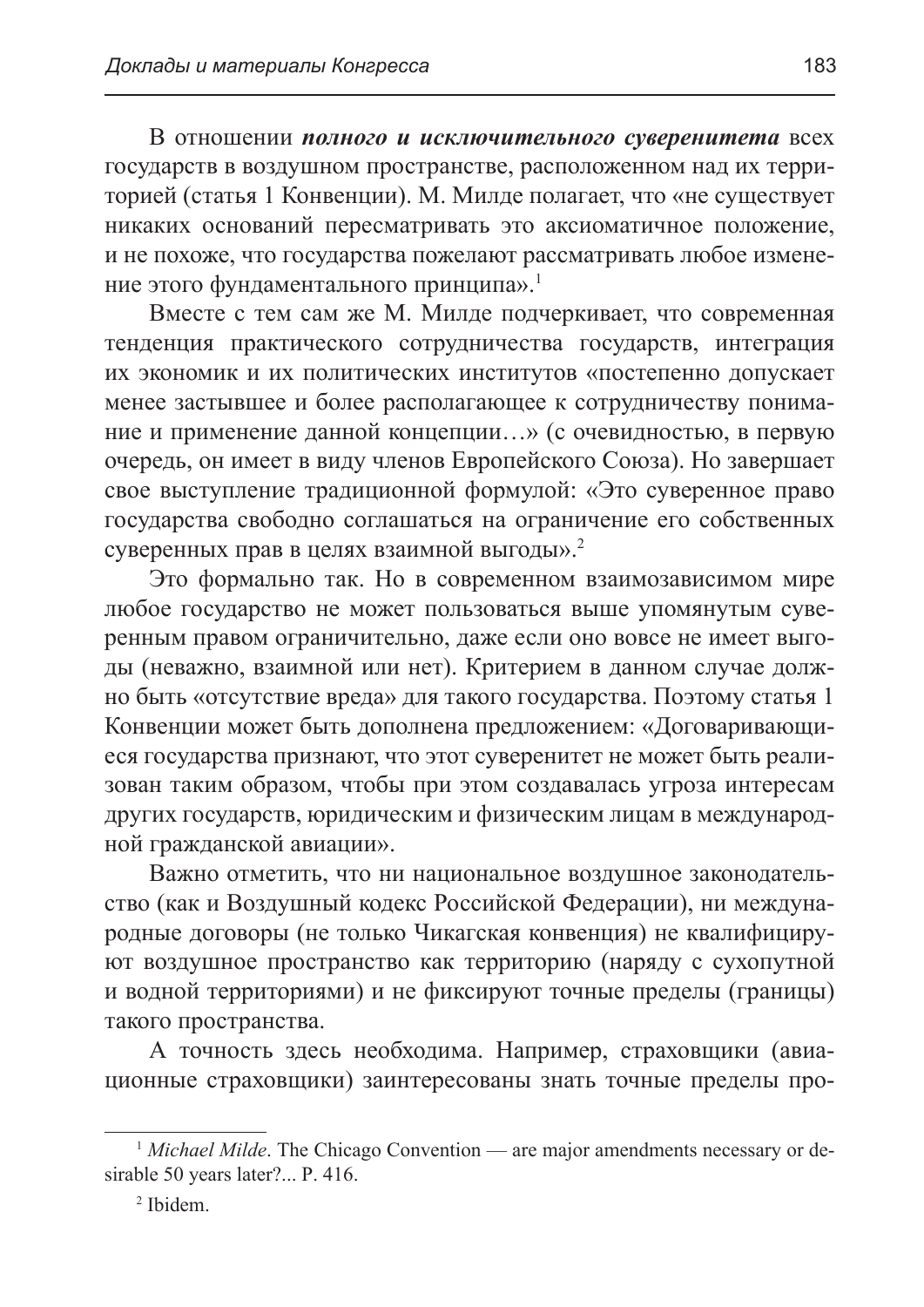странства (воздушного пространства), в котором застрахованное воздушное судно эксплуатируется, и конкретный правовой режим такого «эксплуатационного воздушного пространства». Это относится не только к воздушным судам, но и к космическим аппаратам, ракетам и другим летательным аппаратам, поскольку все они, так или иначе, используют околоземное воздушное пространство.

В связи с этим отметим, что верхний предел воздушного пространства не зафиксирован ни в одном международном договоре, включая Чикагскую конвенцию. Многие юристы полагают возможным говорить о сложившейся здесь обычно-правовой норме, квалифицирующей предел (границу) в 100–110 км над уровнем моря в этом качестве. Эта цифра названа в Резолюции Генеральной Ассамблеи ООН 1979 года, но только в отношении нижней границы космического пространства. В той же Резолюции предполагалось, что государства в специальном договоре зафиксируют конкретные границы воздушного пространства (они могут быть ниже указанного предела в 100–110 км или совпадать с ним). По настоящее время такой специальный договор не заключен, и Чикагская конвенция является тем документом, где это должно быть сделано.

Существуют определенные основания для того, чтобы прояснить в Чикагской конвенции точный статус и правовой режим использования некоторых частей воздушного пространства: над территориальными водами, экономической зоной, воздушными зонами опознания и над открытым морем (открытое воздушное пространство).

В тексте Чикагской конвенции должна, как мы полагаем, содержаться обязанность государства обеспечивать УВД в соответствии с соглашением (соглашениями) с соседним государством (государствами). Конвенция не предусматривает также обязанности государств-участников вступать в соглашение о границах воздушного пространства над морем (открытым морем) в интересах УВД.

Существует и весомая причина<sup>1</sup> отразить в Конвенции давнюю практику некоторых государств (Испания, Италия, Канада, США, Филиппины, Франция, Южная Корея, Япония) объявления вдоль океанического побережья так называемых «воздушных зон безопас-

 $1$  Особенно в контексте современной напряженной обстановки в ряде районов мира.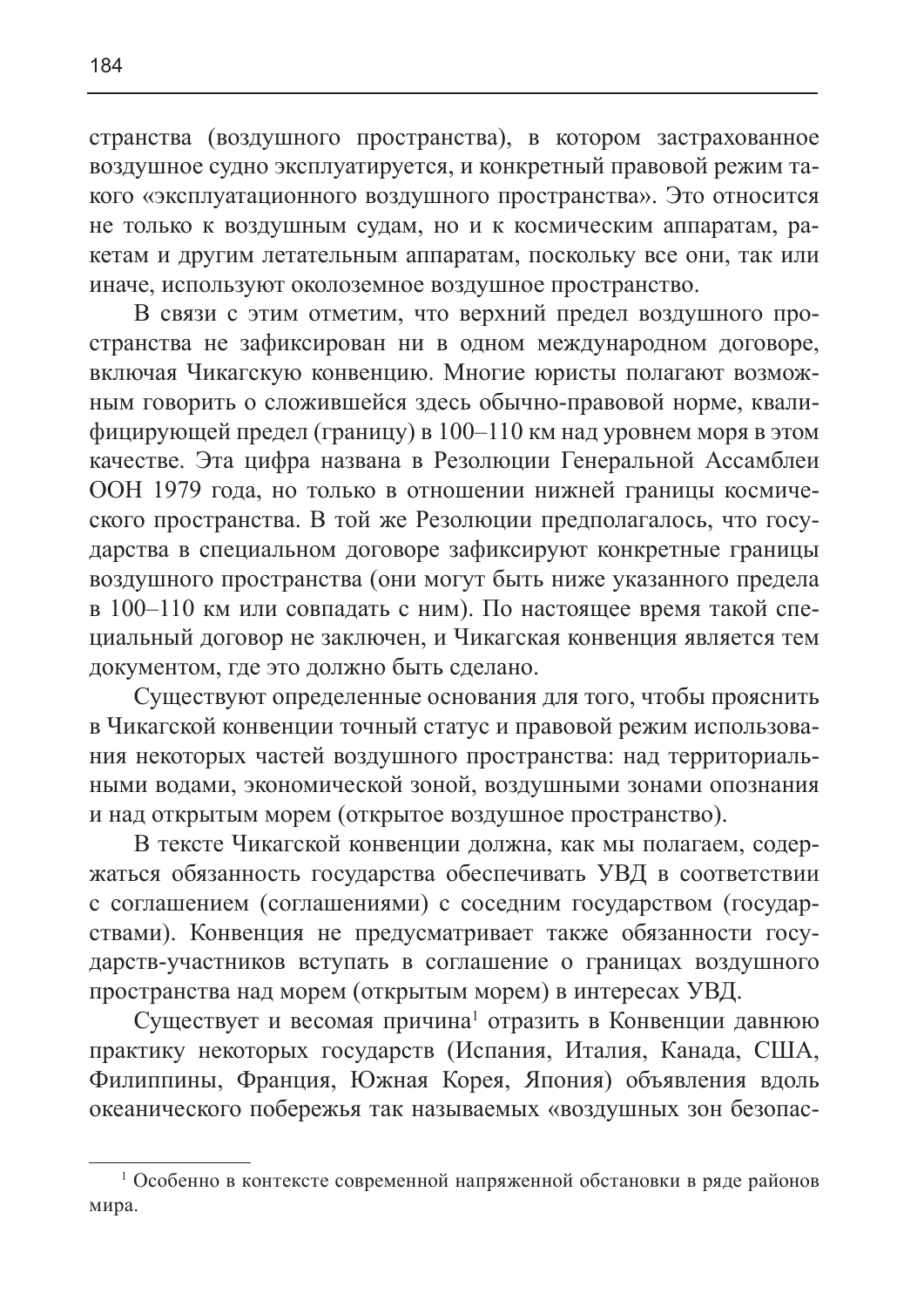ности» (дословно «зоны опознания в целях воздушной обороны» — «air defence identification zones»), которые иногда простираются на 300 морских миль.

Далее. Конвенция (согласно ее статье 3) применяется к гражданским воздушным судам и не применяется к государственным воздушным судам. Эта статья так определяет государственные воздушные суда: суда, используемые на военной, таможенной и полицейской службах. Очевидно, этот перечень неполный, поскольку существует гораздо больше «государственных служб», не упомянутых здесь.<sup>1</sup>

По вопросам **каботажа** статья 7 Конвенции предполагает принцип «всем или никому». В соответствии с данной статьей каждое «Договаривающееся Государство имеет право отказывать в разрешении воздушным судам других Договаривающихся Государств принимать на борт на своей территории пассажиров, почту и груз, перевозимые за вознаграждение или по найму и имеющие назначением

Статья 21. Гражданская авиация.

2. Гражданская авиация, используемая для предоставления услуг (по осуществлению возлушных перевозок пассажиров, багажа, грузов, почты) и (или) выполнения авиационных работ, относится к коммерческой гражданской авиации (п. 2 в ред. Федерального закона от 18.07.2006 № 114-ФЗ).

3. Гражданская авиация, не используемая для осуществления коммерческих воздушных перевозок и выполнения авиационных работ, относится к авиации общего назначения (п. 3 в ред. Федерального закона от 18.07.2006 № 114-ФЗ).

Статья 22. Государственная авиация

1. Авиация, используемая для осуществления военной, пограничной, милицейской, таможенной и другой государственной службы, а также для выполнения мобилизационно-оборонных задач, относится к государственной авиации.

2. Использование государственной авиации в коммерческих целях осуществляется в порядке, установленном Правительством Российской Федерации.

Статья 23. Экспериментальная авиация

1. Авиация, используемая для проведения опытно-конструкторских, экспериментальных, научно-исследовательских работ, а также испытаний авиационной и другой техники, относится к экспериментальной авиации.

2. Использование экспериментальной авиации в коммерческих целях осуществляется в порядке, установленном Правительством Российской Федерации».

<sup>&</sup>lt;sup>1</sup> *Michael Milde*. Op. cit. P. 418. — Примером может служить и Воздушный кодекс РФ:

<sup>«</sup>Статья 20. Виды авиации. Авиация подразделяется на гражданскую, государственную и экспериментальную авиацию.

<sup>1.</sup> Авиация, используемая в целях обеспечения потребностей граждан и экономики, относится к гражданской авиации.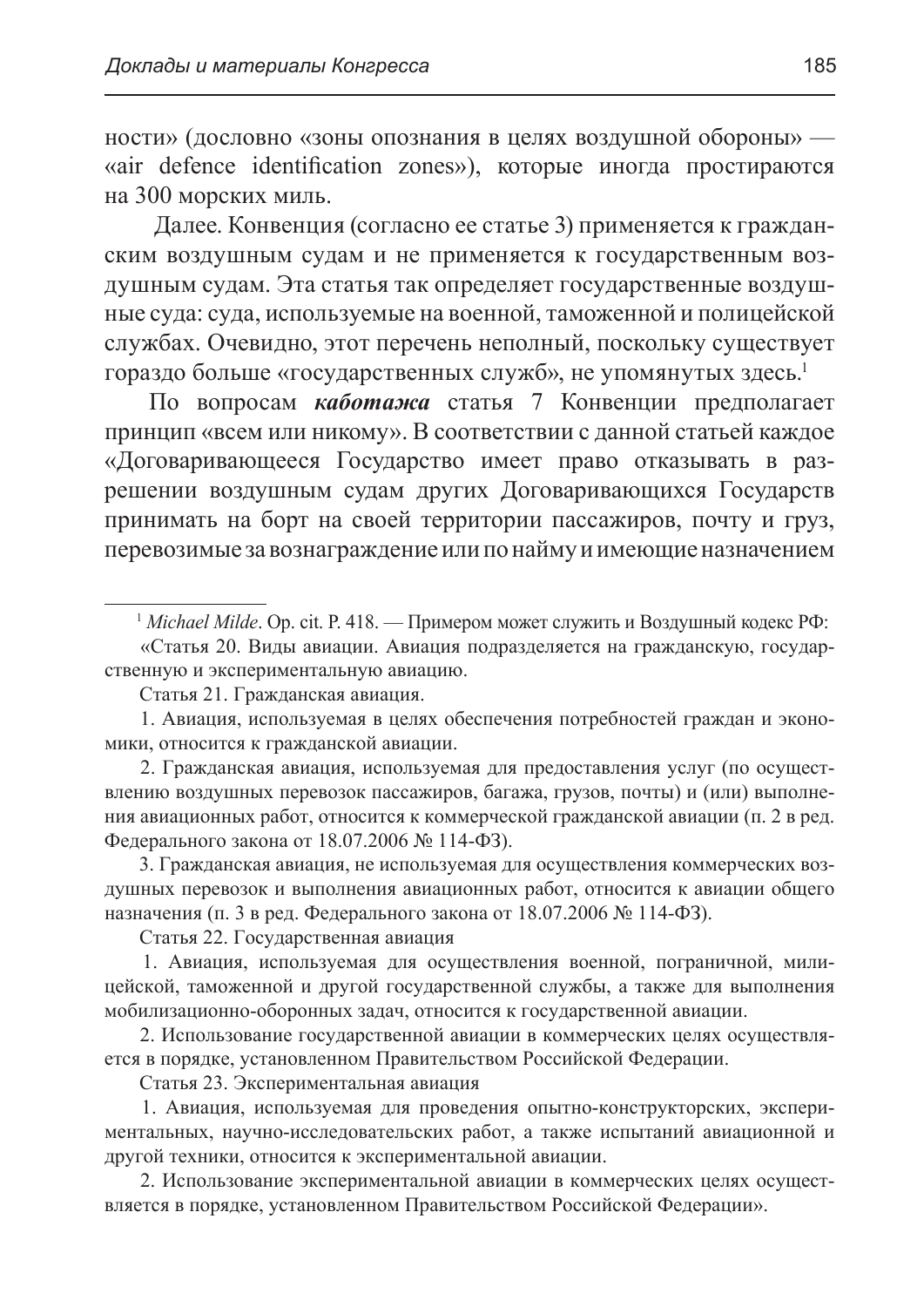другой пункт в пределах своей территории. Каждое Государство обязуется не вступать в какие-либо соглашения, которые специально предоставляют любую такую привилегию на исключительной основе любому другому Государству или авиакомпании любого другого Государства, и не получать любую из этих привилегий на исключительной основе от какого-либо другого Государства».

В Европейском Союзе это требование не соблюдается. Согласно Маастрихтскому соглашению воздушно-транспортное предприятие (воздушный перевозчик), зарегистрированное в любом европейском государстве — участнике Чикагской конвенции, может (кроме прочего) свободно осуществлять каботажные воздушные перевозки в пределах территории любого другого государства — участника Союза.

Дважды, в 1968 и 1971 годах, Швеция предлагала исключить ограничительное требование статьи 7 Чикагской конвенции, но каждый раз безуспешно.<sup>1</sup> ЕС защищает интересы в данной сфере его государства-членов, которые не разрешают воздушный каботаж гоcударствам, не являющимся членами ЕС. Статья 7 Чикагской конвенции в данном случае, можно сказать, игнорируется.<sup>2</sup>

Представляется необходимым исключить из текста Чикагской конвенции статью 7, которая, кроме прочего, противоречит принципам ГАТТ, прислушавшись к разумным словам М. Милде: «Это положение из области анахронизма и протекционизма не может сохраняться и будет преодолено под воздействием экономических реалий».<sup>3</sup>

Возможно, полезно будет отказаться от института «националь**ности воздушных судов»**, который основан на факте регистрации воздушного судна в том или ином государстве, как предписано статьей 17 Конвенции. Введение данного института (сравнимого с тем, который действует в отношении морских судов) было оправданно в то время, когда принималась Чикагская конвенция 1944 года и когда авиакомпании (эксплуатанты воздушных судов) только приступали

<sup>1</sup> ICAO A 18 — Min./12.

<sup>&</sup>lt;sup>2</sup> Напомним, что и Российская Федерация предоставила право каботажа авиакомпании «Люфтганза» для перевозок в Поволжье. Аналогичное право, если следовать статье 7 Чикагской конвенции, должно быть предоставлено авиакомпаниям «всех других государств» — участников Конвенции. Это не сделано.

<sup>3</sup> *Michael Milde*. Op. cit. P. 422.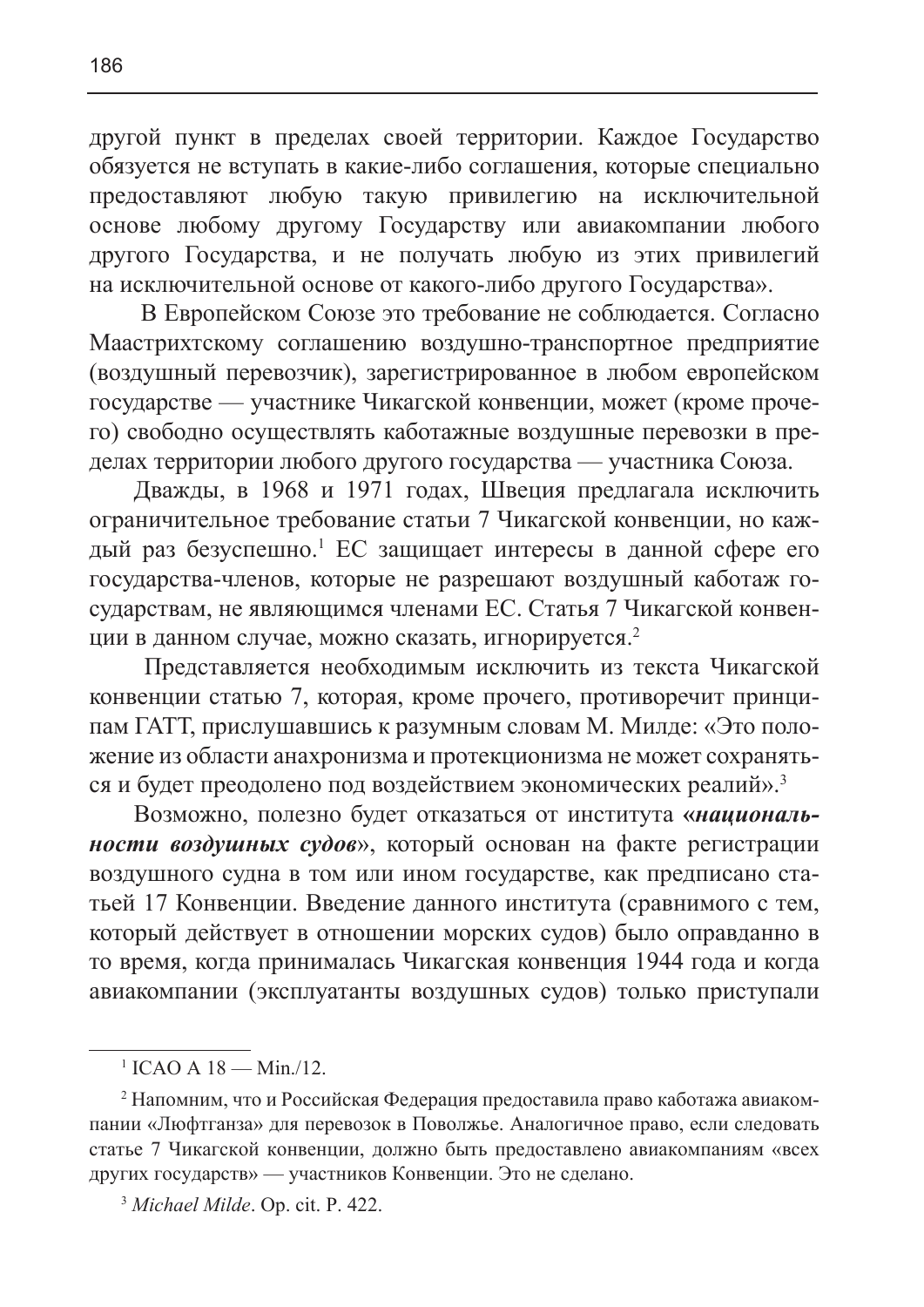к формированию и освоению рынка авиаперевозок. Соответственно, за релким исключением, они не были в состоянии полностью исполнять обязанность (нести ответственность) в отношении соответствующего воздушного судна, особенно в случае происшествия или катастрофы с ним. Правовая связь между государством регистрации воздушного судна и воздушным судном создает для этого прочную основу. Но современные реалии в данной сфере значительно отличаются, и можно привести ряд примеров (прежде всего, связанных с лизингом, взаимообменом воздушных судов), когда указанная правовая связь «не работает» в решении практических вопросов ответственности или обязательств в международной гражданской авиации.

Совет ИКАО наделен правом определять, каким образом положения Конвенции, связанные с национальностью воздушного судна (статьи 17–21), следует применять. Но по настоящее время приняты лишь два документа по данному вопросу рекомендательного характера.<sup>1</sup> Один из них — Резолюция Совета относительно национальности и регистрации воздушного судна, эксплуатируемого Международным эксплуатационным агентством, принятая в декабре 1977 года. Данная Резолюция, в пределах статьи 77 Конвенции, формулирует принципы установления национальности воздушного судна в случае его совместной или международной регистрации.<sup>2</sup> И второй документ практического порядка 1983 года.<sup>3</sup>

Действующие нормы Чикагской конвенции в указанном отношении недостаточны, и (по крайней мере, в контексте коммерческих прав) следует согласиться с мнением Эрнесто Роча: «Коммерческие права связаны с концепцией национальности воздушного судна, которая с очевидность устарела. В настоящее время более уместно говорить о национальности эксплуатанта».<sup>4</sup>

Фундаментальна проблема исполнения Стандартов и реко**мендаций ИКАО** (далее — SARPS), которые принимаются Советом

<sup>1</sup> ICAO Doc. 8722-C/976.

<sup>2</sup> See for example: *M. Milde.* Nationality and Registration of Aircraft Operated by Joint Transport Operating Agencies or International Operating Agencies (1985) X Ann. Air & Space Law. P. 133–153.

<sup>&</sup>lt;sup>3</sup> ICAO Council, Case of Arab Cargo, C-WP/7746; C-Min. 110/11 (2 December 1983).

<sup>4</sup> *Ernesto Vasquez Rocha*. Toward a new International Civil Aviation Convention?.. P. 483.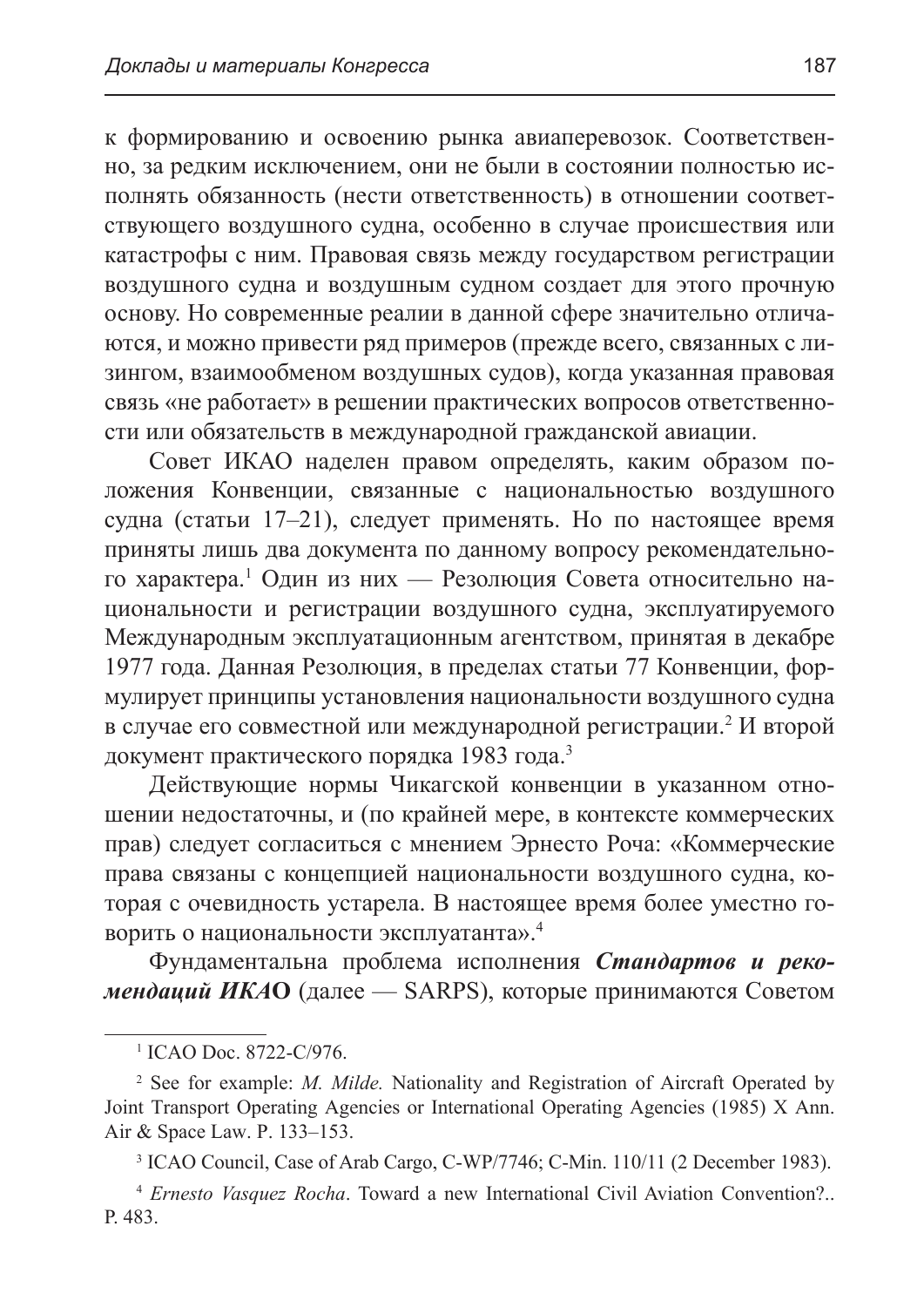ИКАО и «для удобства» обозначаются как Приложения к Конвенции. Множество государств-членов либо не дают необходимого уведомления (только 25 % из них делают это в отношении всех 18 Приложений<sup>1</sup>), либо не выполняют соответствующих SARPS. Формально «молчащие» государства юридически обязаны исполнять все SARPS по умолчанию.

Ассамблея ИКАО<sup>2</sup> и Совет ИКАО регулярно принимают резолюции относительно недопустимости подобной практики. Но в целом безрезультатно.

Возможно, выход из положения может быть найден в принятии соответствующих регламентов на региональном уровне, где государства хорошо знают возможности друг друга и не станут вводить требования, заранее обреченные на бездействие. В этом плане заслуживает внимания мнение Ернесто Роча: «Нам следует воспользоваться примером Европейского Экономического Сообщества, в настоящее время — Европейского Союза, которое добилось важного прогресса в технических вопросах, издав региональные правила обязательного характера».<sup>3</sup>

Вцелом, можно выделить наиболее актуальные вопросы: определение воздушной территории государства; статус и правовой режим использования частей воздушного пространства: над территориальными водами, исключительной экономической зоной, воздушными зонами безопасности, над открытым морем; феномен «общего (или единого) регионального воздушного пространства», устанавливаемого для функциональных целей; вопросы организации использования воздушного пространства; определение правового статуса воздушного судна (в том числе его национальной принадлежности); применение статей 5, 6 Конвенции в свете необходимости совершенствования (либерализации) порядка предоставления государствами права полетов (пролетов) иностранным воздушным судам; противоречия статьи 7 Чикагской конвенции в отношении обеспечения «воздушного каботажа»; расследование инцидентов и происшествий с воздушными судами; применение Стандартов и Рекомен-

<sup>1</sup> ICAO Council, C-WP/9799, par. 2:9 at 4.

<sup>2</sup> Assembly Resolution A29-3, ICAO Doc. 9602, at I-37-38.

<sup>&</sup>lt;sup>3</sup> *Ernesto Vasquez Rocha*. Toward a new International Civil Aviation Convention?.. Ɋ. 479.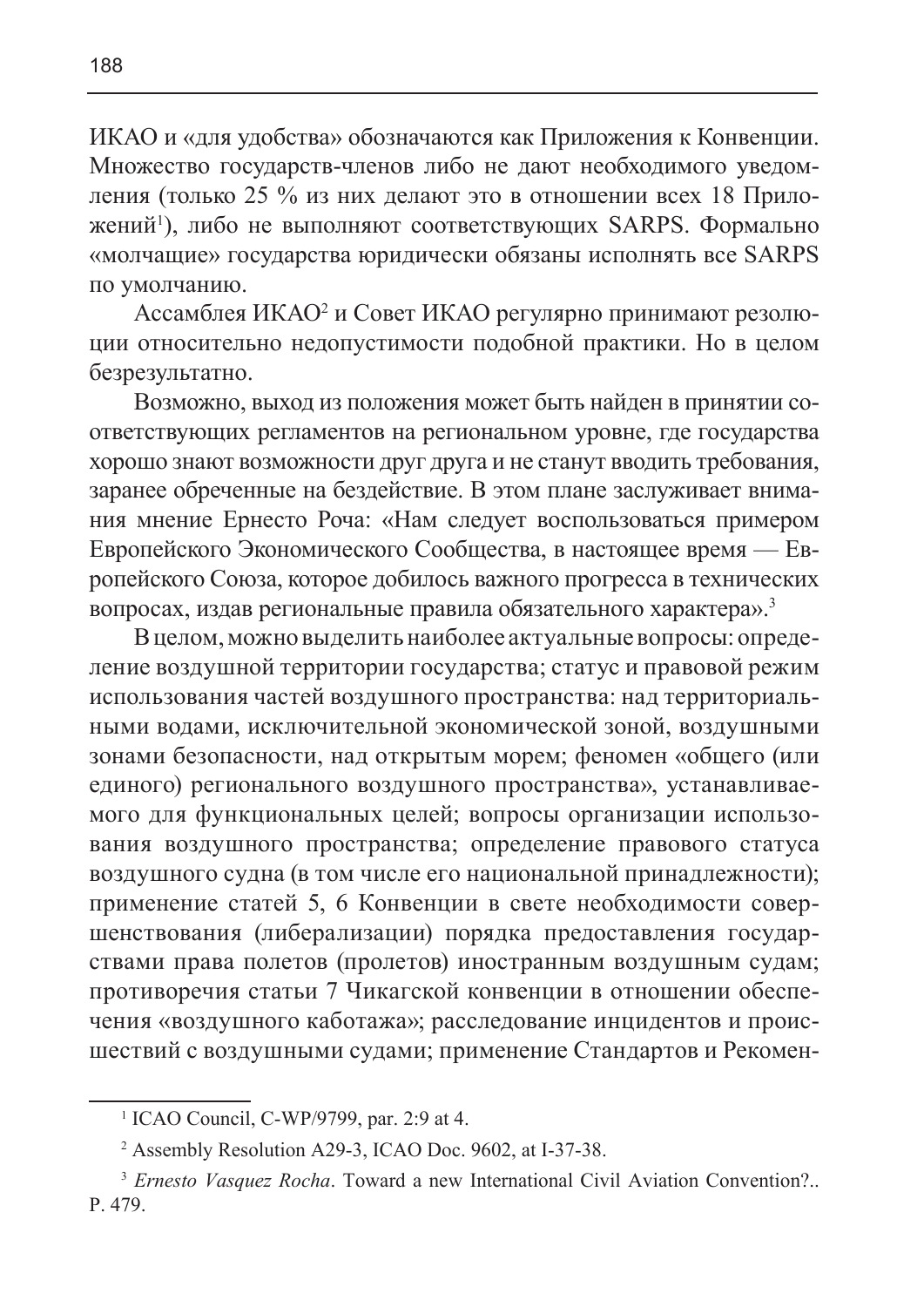даций ИКАО; пробелы в Конвенции (в отношении защиты авиации от актов незаконного вмешательства, деятельности авиации общего назначения).

Пока же выделим две, на наш взгляд, наиболее актуальные темы: Конвенция об открытом небе 1992 года и международно-правовые вопросы обслуживания воздушного движения с помощью спутниковой связи.

В отношении первой темы начнем с того, что 18 апреля 2001 года Государственной думой РФ принят Федеральный закон о ратификации Договора по открытому небу 1992 года (одобрен Советом Федерации 16 мая 2001 года и 24 мая 2001 года подписан Президентом РФ). Предполагается, что Договор, прежде всего, содействует контролю за выполнением соглашений в области разоружения; укреплению безопасности по линии ОБСЕ и других международных организаций (в том числе в борьбе с международным терроризмом); ведению разведывательной работы.<sup>1</sup>

В рамках этой темы особое значение имеют следующие вопросы: международно-правовые особенности выполнения полетов по Программе «Открытое небо»; правовой статус воздушных судов, задействованных в Программе; условия разрешения и выполнения полетов по Программе в их взаимодействии с другими видами полетов; правовые условия функционирования системы наземного, космического и иного обеспечения полетов по Программе с использованием военного сектора; адаптация Программы к современным задачам укрепления обороноспособности государств и борьбы с терроризмом.

Первоначально данная Программа была задумана в 1955 году исключительно с целью разведки территории потенциального про-

<sup>&</sup>lt;sup>1</sup> Мамедов Э.Т. 1) Правовой режим воздушного пространства и полеты по программе «Открытое небо». М., Тип. МГОУ. 2002; 2) Правовой статус воздушных судов Программы «Открытое небо». М., Тип. МГОУ, 2002; Подберезный В.А. Через «открытое небо» к «Открытому воздушному пространству» // Московский журнал международного права. 1993. № 2. С. 52–57; Малеев Ю. Открытое небо // Международная жизнь. 2001. № 9–10. С. 27–35; *Гришин Е*. Открытое небо // Российская гаɡɟɬɚ. 2002. 4 ɚɩɪ.; *Vereshhchetin V.S.* «Open skies». The Metamorphosis of a Concept // Air and Space Law: De Lege Ferenda. Netherlands: Kluwert Academic Publishers. 1992. Р. 283–292; Россия и международная система контроля над вооружениями: развитие или распад (Центр документации НАТО). М.: Наука, 1997. С. 245–250.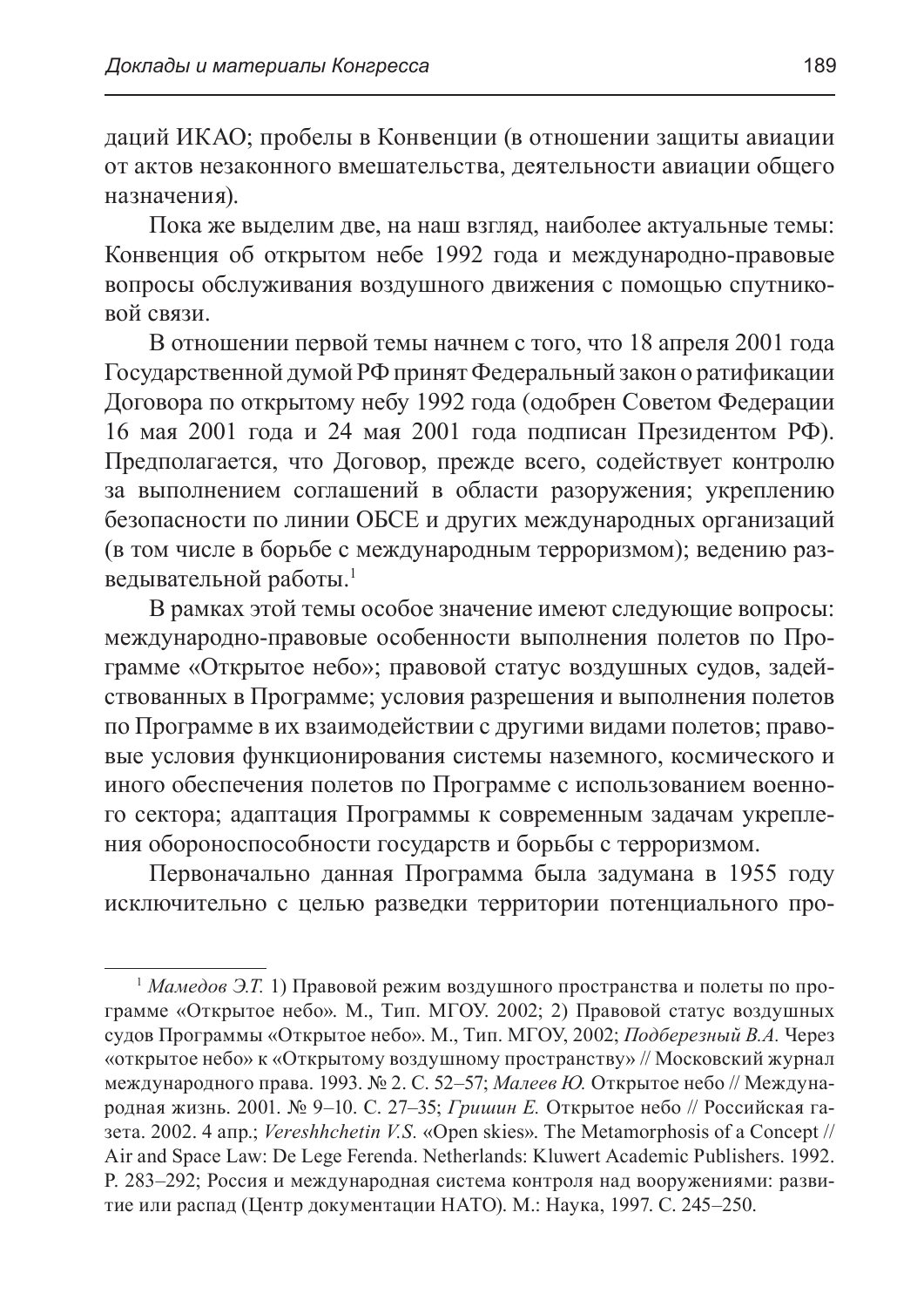тивника (а точнее — СССР), с тем, чтобы «исключить возможность внезапного нападения друг на друга», как выразился Президент Д. Эйзенхауэр. Но по объективным политическим обстоятельствам она не могла быть реализована.

Предполагается, что сегодня такого опасения не существует, несмотря на то, что в военной доктрине США Россия и Китай отнесены к тем странам, по которым не исключается нанесение ядерных ударов. 12 мая 1989 года Президент США Дж. Буш-старший преподнес концепцию «Открытого неба» как проявление политики открытости. Уже 30 мая 1989 года на сессии Совета НАТО концепция договора об «Открытом небе» была одобрена в специальном Коммюнике НАТО.<sup>1</sup>

Конференция «Открытое небо» (между НАТО и Варшавским пактом) прошла в Оттаве с 12 по 18 февраля 1990 года Конференция дала старт процессу, продолженному переговорами в апреле-мае 1990 года в Будапеште и в ноябре 1991 года в Вене, а затем завершенному конференцией в Хельсинки, на которой 24 марта 1992 года представители 24 государств подписали Договор по открытому небу. Причем договорились, что он начинает применяться на временной основе до его вступления в силу, — редкость в международном праве.

НАТО, давление которой на всех стадиях было очевидным (особенно после роспуска Варшавского договора), выступала за то, чтобы режим полетов воздушных судов Программы не имел никаких иных ограничений, кроме тех, которые требуются для обеспечения безопасности указанных воздушных судов.

Уточнялась и предметная сфера действия Договора, в частности, в пользу распространения его на конкретные договоры по разоружению (Договор об обычных вооруженных силах в Европе и Договор о сокращении и ограничении стратегических наступательных вооружений).

Основное внимание участников Договора привлекают запретные зоны и зоны ограничения полетов на территории партнеров по Договору, где непременно «что-то скрывают». По условиям статьи 9 Чикагской конвенции создание таких зон допускается, но их описание и возможные изменения должны доводиться до сведения

<sup>&</sup>lt;sup>1</sup> Жуков Ю. Открытое небо — новые факторы укрепления доверия // Правда. 1989. 2 ноября.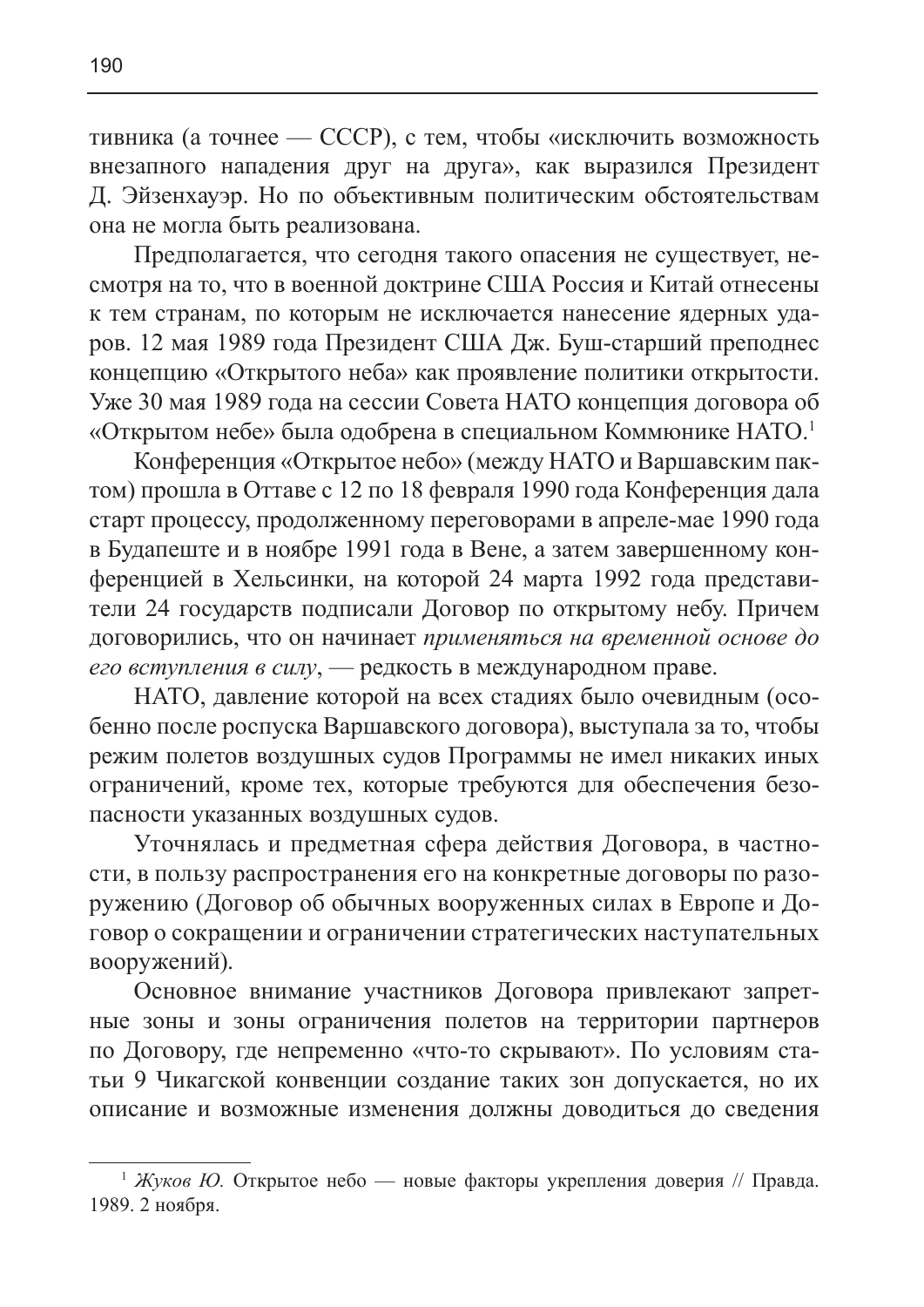других государств и ИКАО. Воздушное судно, нарушившее режим запретной зоны или зоны ограничения полетов, признается судномнарушителем и обязано по требованию полномочного государственного органа совершить посадку в возможно кратчайший срок в какомлибо указанном аэропорту в пределах территории этого государства. Теперь появилась легальная возможность летать в рамках Договора и над такими зонами, фотографируя их.

Очевидна применимость положений Договора и за пределами государственной территории участников уже в силу производного «бокового» охвата сенсорным наблюдением и участков открытого моря (международной территории общего пользования), не говоря уже об интересе многих государств отслеживать с воздуха возрастающие объемы морских вооружений (вооружений морского базирования) других государств. Этот интерес особенно понятен, если учесть, что примерно три четверти воздушного пространства Земли входит в состав международной территории общего пользования (за пределами государственной территории).

Иными словами, следует ожидать расширение использования положений Договора в пределах открытого (международного) воздушного пространства.

Существуют специфические проблемы правового статуса воздушных судов Программы, за которыми предлагается сохранять статус государственных с обязательным указанием, что каждое такое воздушное судно предназначено для выполнения только одной задачи — наблюдение по Программе «Открытое небо». Полезно было бы учреждение специального Реестра воздушных судов Программы «Открытое небо» при ИКАО в Монреале. Полезно было бы создание и общего банка данных, получаемых посредством указанного наблюдения. Целесообразно усовершенствовать принцип распределения квот на полеты и т. д.

Но это уже в идеале. Пока что «работает» и несовершенный Договор, принося свою пользу и международной безопасности, и разведкам, и военным ведомствам всех государств-участников, в том числе в борьбе с терроризмом. Интересы защиты окружающей среды, экологический мониторинг — наиболее перспективная новая область применения Логовора.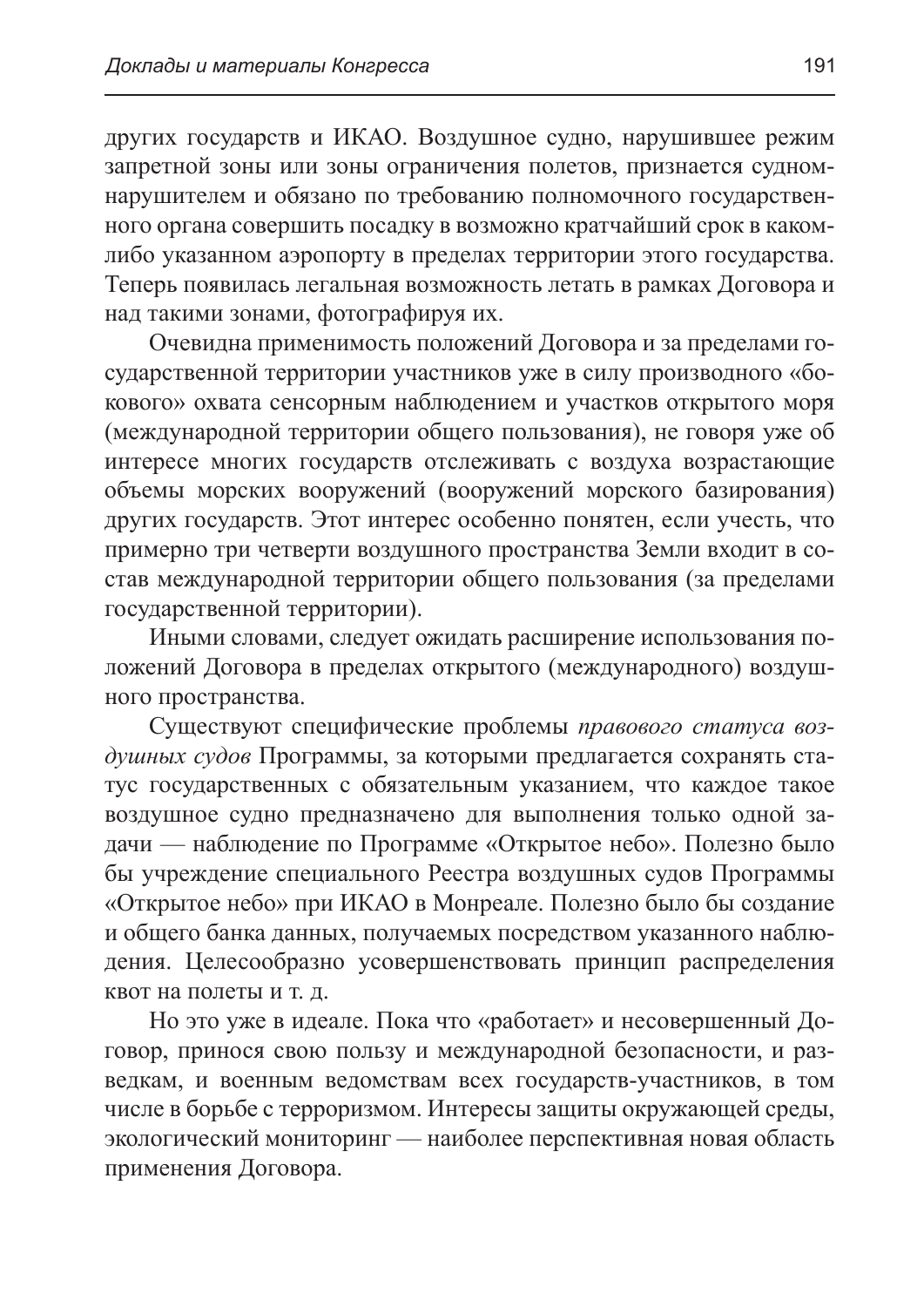Другим важным вопросом рассматриваемой проблематики является вопрос использования спутников для целей УВД.

Основные спутниковые системы (сокращенно CNS/ATM на английском языке), определились. Их три: российская ГЛОНАСС, американская GPS и европейская Галилео. Пока что каждая из них формирует собственную пространственную и субъектную сферу обслуживания (ГАЛИЛЕО в этом плане отстает). Разрабатывается глобальная система такого рода — GNSS.

Согласно имеющимся данным, над территорией России сейчас постоянно висят 12–14 спутников США, которые «видят» почти всю территорию РФ (над США «висит» 1 такой спутник РФ). Спутниковые системы CNS/ATM, в частности GNSS, не предполагается использовать для разведывательных целей. Хотя, при современном искусстве шифрования и «двойном назначении» целого ряда спутников данных систем, вероятно представить и такое.

Следует при этом заметить, что в новейшие времена под влиянием, кроме прочего, «рентгеновского» проникновения лучей, с помощью которых работа ведется в киберпространстве через суверенное воздушное пространство, в данной сфере теряют свое значение применительно к воздушному пространству территориальное верховенство государства, теория международной собственности, патримониальная теория.

Одновременно следует исходить из того, что в федеративном государстве может быть лишь один «полный и исключительный» суверенитет в его внешнем значении (в том числе в воздушном пространстве) — суверенитет Федерации.<sup>1</sup>

Его дробление по субъектам и, соответственно, допущение, чтобы каждый субъект федерации определял, в какой мере в пределах «его суверенной территории» (в том числе в воздушном пространстве) могли бы работать масштабные, особенно глобальные, международные проекты, крайне негативно отражается на последних. Для таких систем, как ГЛОНАСС, GPS, Галилео, это особенно очевидно. Соответственно, должны быть категорически отвергнуты любые претензии субъектов федерации на то, чтобы устанавливать свои правила и порядки работы в киберпространстве «в пределах

<sup>&</sup>lt;sup>1</sup> Чиркин В.Е. Предметы ведения федерации и ее субъектов: разграничение, сотрудничество, субсидиарность // Государство и право. 2002. № 5. С. 5–12.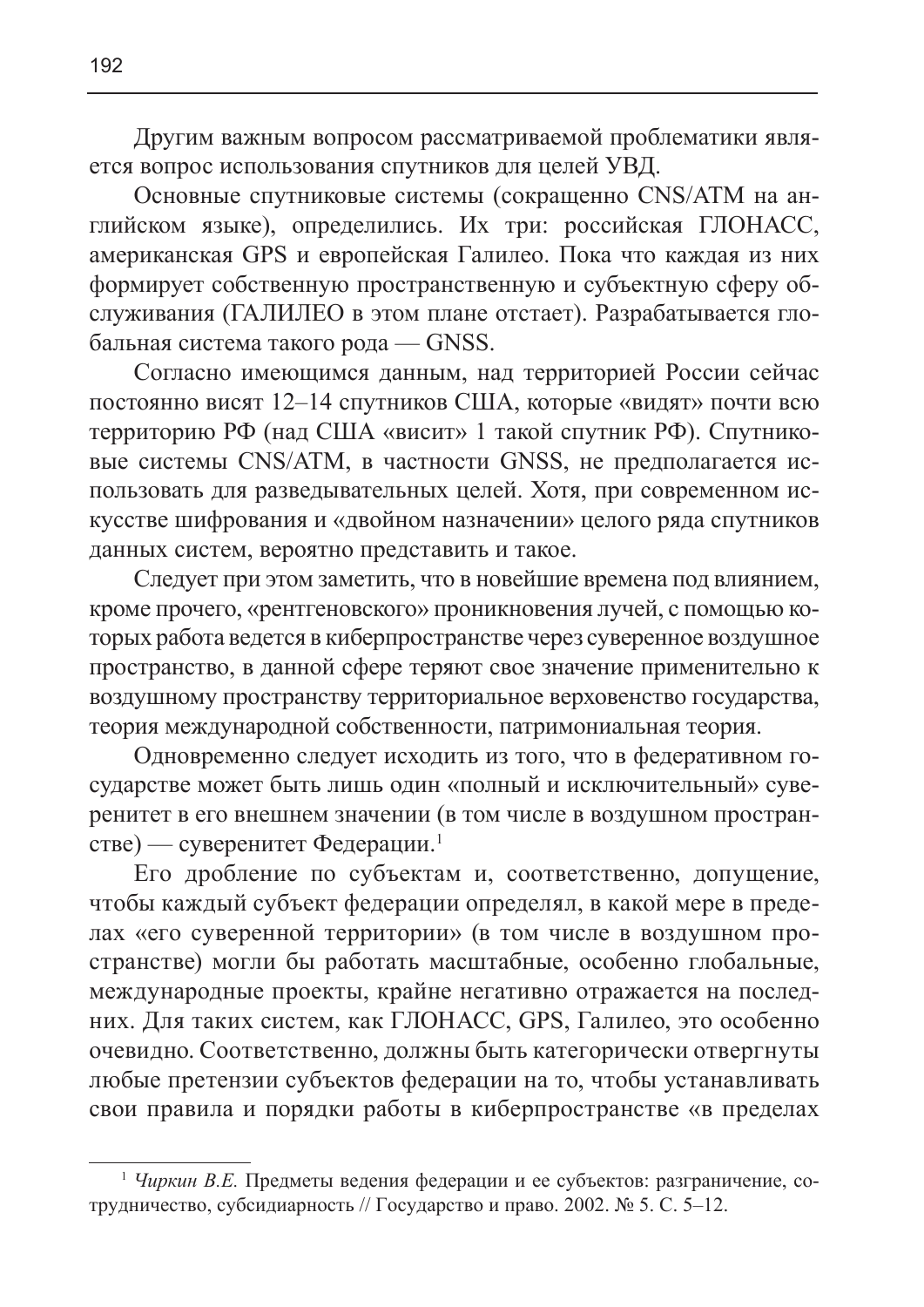их территорий». В случае, если будет принят закон о границах между субъектами Российской Федерации, этот «электромагнитный» аспект, возможно, следует акцентировать именно в плане федеральной компетенции.<sup>1</sup>

Вместе с тем, существуют некоторые специальные вопросы использования суверенного воздушного пространства в контексте данной проблематики.

*Первое:* современная технология в области АС УВД (автоматизированного управления воздушным движением) позволяет широко переходить к использованию беспилотных летательных аппаратов. А в соответствии с Чикагской конвенцией 1944 года «никакое воздушное судно, способное совершать полеты без пилота, не производит полета над территорией договаривающегося государства кроме как по специальному разрешению этого государства и в соответствии с условиями такого разрешения».<sup>2</sup>

В настоящее время очень большое, и возрастающее с каждым годом, число ракет и беспилотных космических аппаратов различного назначения совершают полет (или пролет) в воздушном пространстве. Ориентация таких ракет и аппаратов на средства автоматизированного управления в большинстве случаев естественна. Как и естественно отсутствие указанного «специального разрешения» на пролет в космос или из космоса, независимо от того, на какой высоте государства видят верхнюю границу своего суверенитета в воздушном пространстве.

Последнее замечание особенно важно в свете того, что в 1984 году был принят протокол к Чикагской конвенции 1944 года, дополняющий ее статьей 3 bis. В п. а) данной статьи установлен запрет на использование оружия против гражданских воздушных судов, находящихся в полете.

26 июля 1996 года Совет Безопасности ООН после уничтожения в воздухе кубинскими военно-воздушными силами 24 февраля 1996 года двух гражданских самолетов, в результате которого погибли четыре человека, принял Резолюцию 1067 (1996). В резолюции говорится, что государства хотя и обладает полным и исключитель-

<sup>&</sup>lt;sup>1</sup> Границы субъектов Российской Федерации и их изменение («Круглый стол» 26 июня 2001 г.) // Государство и право. 2002. № 2. С. 109–113.

<sup>&</sup>lt;sup>2</sup> Конвенция о международной гражданской авиации 1944 года. Статья 8.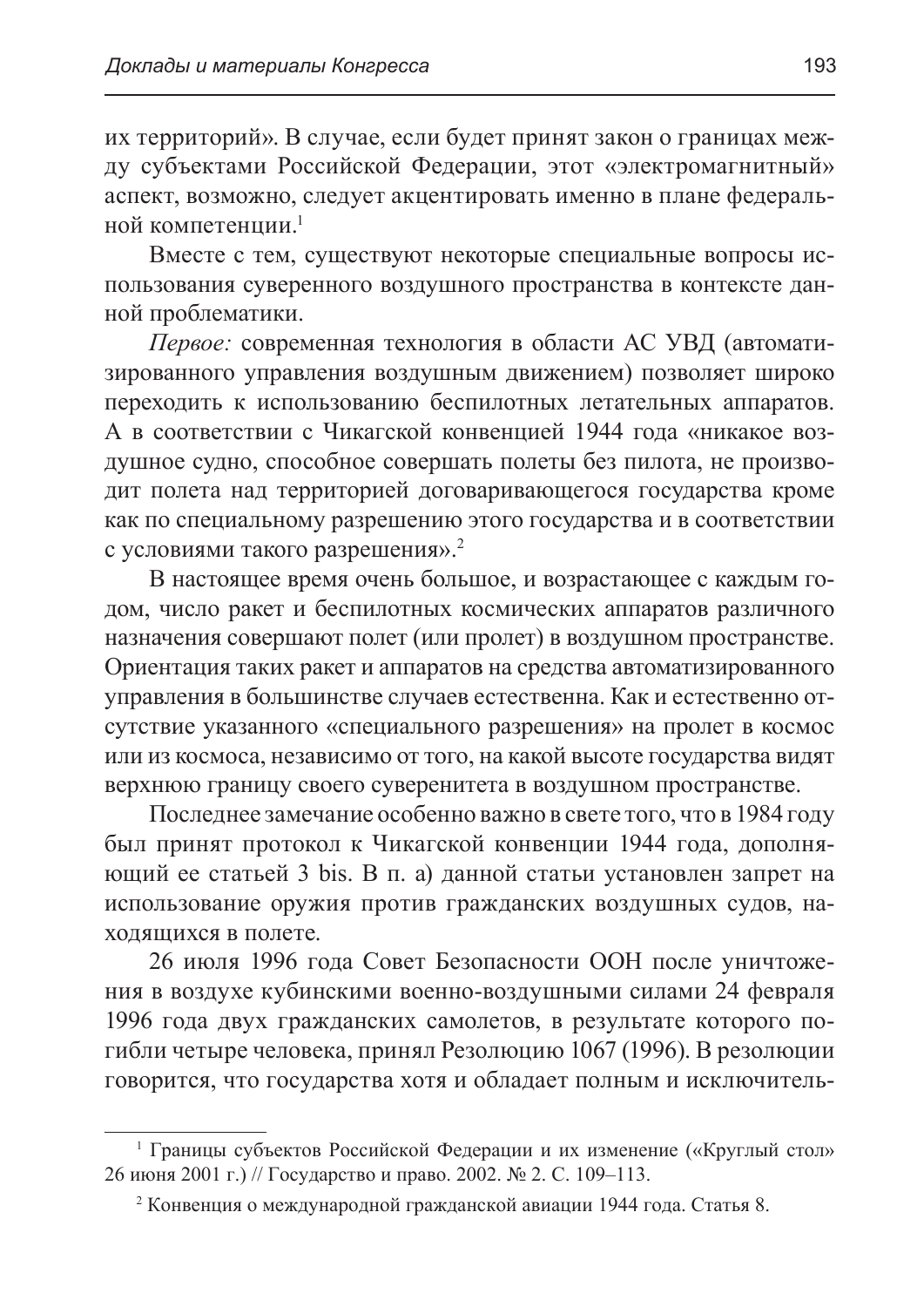ным суверенитетом в воздушном пространстве, расположенном над их территорией, но при осуществлении этого права должны руководствоваться «принципами, правилами, стандартами и рекомендуемой практикой», закрепленными в Чикагской конвенции 1944 года и приложениях к ней, включая правила, касающиеся перехвата гражданских воздушных судов, а также «принципа международного обычного права о неприменении оружия против таких воздушных судов в полете».<sup>1</sup>

Кроме того, в Резолюции указывается, что в случае перехвата воздушных судов не должны ставиться под угрозу жизнь находящихся на борту судна людей и безопасность воздушного судна. Применение оружия против гражданских судов в полете было названо несовместимым с элементарными соображениями гуманности и нормами международного обычного права, кодифицированными в статье 3 bis Чикагской конвенции.<sup>2</sup>

Современную позицию России в данном вопросе хорошо иллюстрирует Федеральный закон «О противодействии терроризму», который вступил в силу 6 марта 2006 года. Статья 7 данного закона «Пресечение террористических актов в воздушной среде» предоставляет Вооруженным силам РФ право применить оружие и боевую технику в порядке, установленном нормативными правовыми актами РФ, в целях устранения угрозы террористического акта в воздушной среде или в целях пресечения такого террористического акта.

Пункт 2 данной статьи конкретно указывает, в каких случаях Вооруженные силы РФ применяют оружие и боевую технику для пресечения полета указанного воздушного судна путем принуждения его к посадке, если оно: не реагирует на радиокоманды наземных пунктов управления прекратить нарушение правил использования воздушного пространства Российской Федерации; не реагирует на радиокоманды

<sup>&</sup>lt;sup>1</sup> Резолюция Совета Безопасности ООН 1067 (1996) // www.un.org

 $2$  В п. b) статьи 3 bis Чикагской конвенции установлено, впрочем, «право государства при осуществлении своего суверенитета требовать посадки в каком-либо указанном аэропорту гражданского воздушного судна, если оно совершает полет над его территорией без разрешения или если имеются основания полагать, что оно используется в каких-либо целях, несовместимых с целями Конвенции», а также «может давать такому воздушному судну любые другие указания» (см.: Действующее международное право: В 3 томах. Т. 3. С. 569).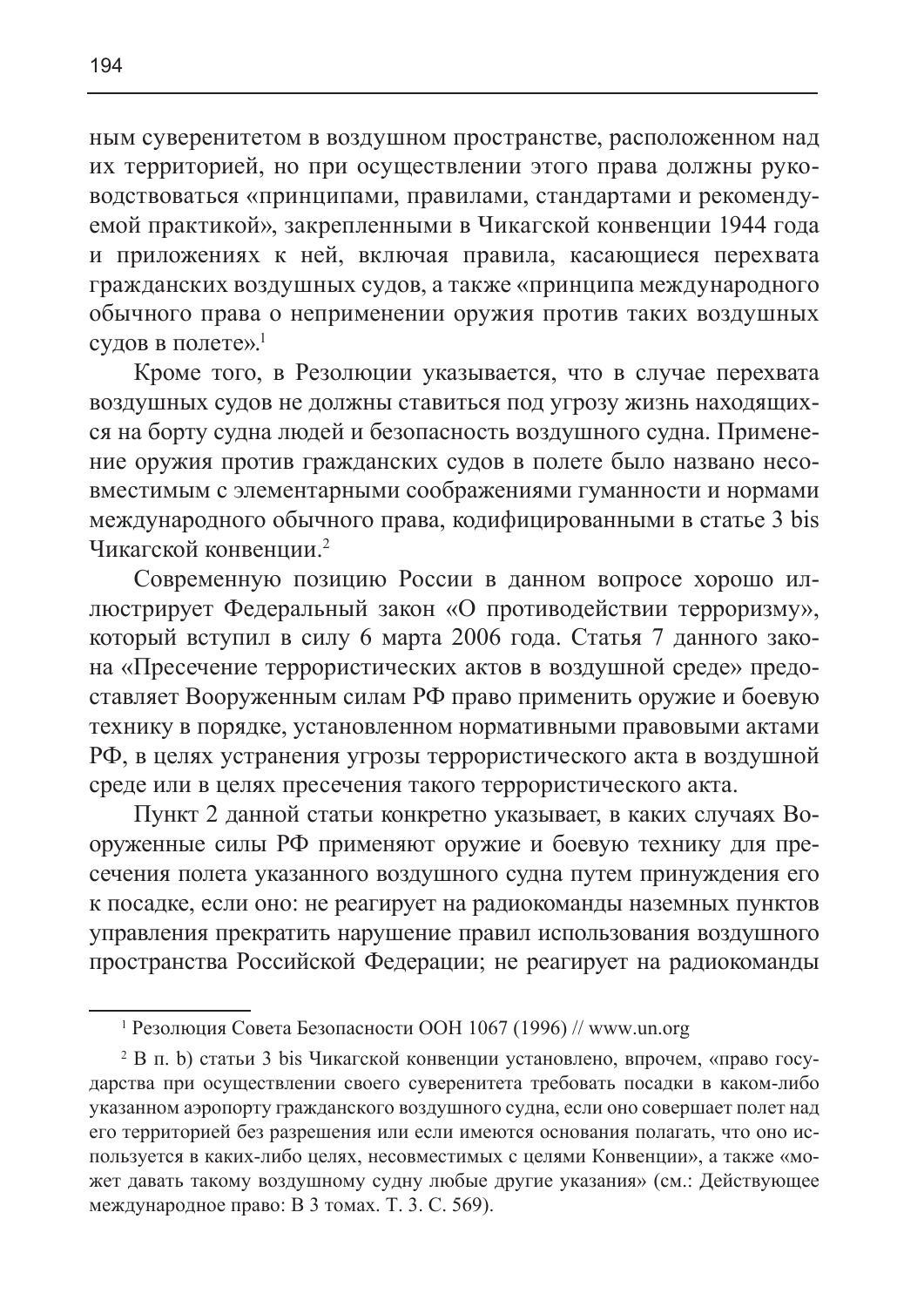и визуальные сигналы поднятых на его перехват летательных аппаратов Вооруженных сил Российской Фелерации: отказывается полчиниться радиокомандам и визуальным сигналам без объяснения причин.

Крайняя мера — использование оружия и боевой техники для пресечения полета воздушного судна путем его уничтожения также предусмотрена, а именно для следующих случаев, когда: воздушное судно не подчиняется требованиям о посадке, и существует реальная опасность гибели людей либо наступления экологической катастрофы; имеется достоверная информация о возможном использовании воздушного судна для совершения террористического акта или о захвате воздушного судна, и при этом были исчерпаны все обусловленные сложившимися обстоятельствами меры, необходимые для его посадки, и существует реальная опасность гибели людей либо наступления экологической катастрофы.

Такой же порядок действий в подобной ситуации предусмотрен сегодня в США (после событий 11 сентября 2001 года) и в ряде других государств.

Государства неоднократно применяли оружие против гражданских воздушных судов в полете. Такой случай имел, например, место 4 октября 2001 года, когда самолет Ту-154М авиакомпании «Сибирь» был сбит над Черным морем силами ПВО Украины. РФ и Украина 26 декабря 2003 года подписали межправительственное Соглашение об урегулирования претензий, возникших вследствие этой катастрофы.<sup>1</sup> Полагаем, что и в случае полета воздушного судна по системе CNS/ATM ответственность не будет отличаться.

Второе. Следует максимально строго выстроить субординационную вертикаль отношений «государство — юридические лица физические лица», чтобы земельные (водные) собственники любых категорий ни в коем случае не могли препятствовать реализации государствами своих обязательств в области спутниковой CNS/ATM. В этом плане неадекватна формула части 1 статьи 13 ВК РФ: «*Все* пользователи воздушного пространства обладают равными права*ми на его использование»*. Не может здесь в принципе быть равенства.

<sup>&</sup>lt;sup>1</sup> Соглашение между правительством РФ и правительством Украины об урегулировании претензий, возникших вследствие воздушной катастрофы, произошедшей 4 октября 2006 года // Правовая база «Консультант».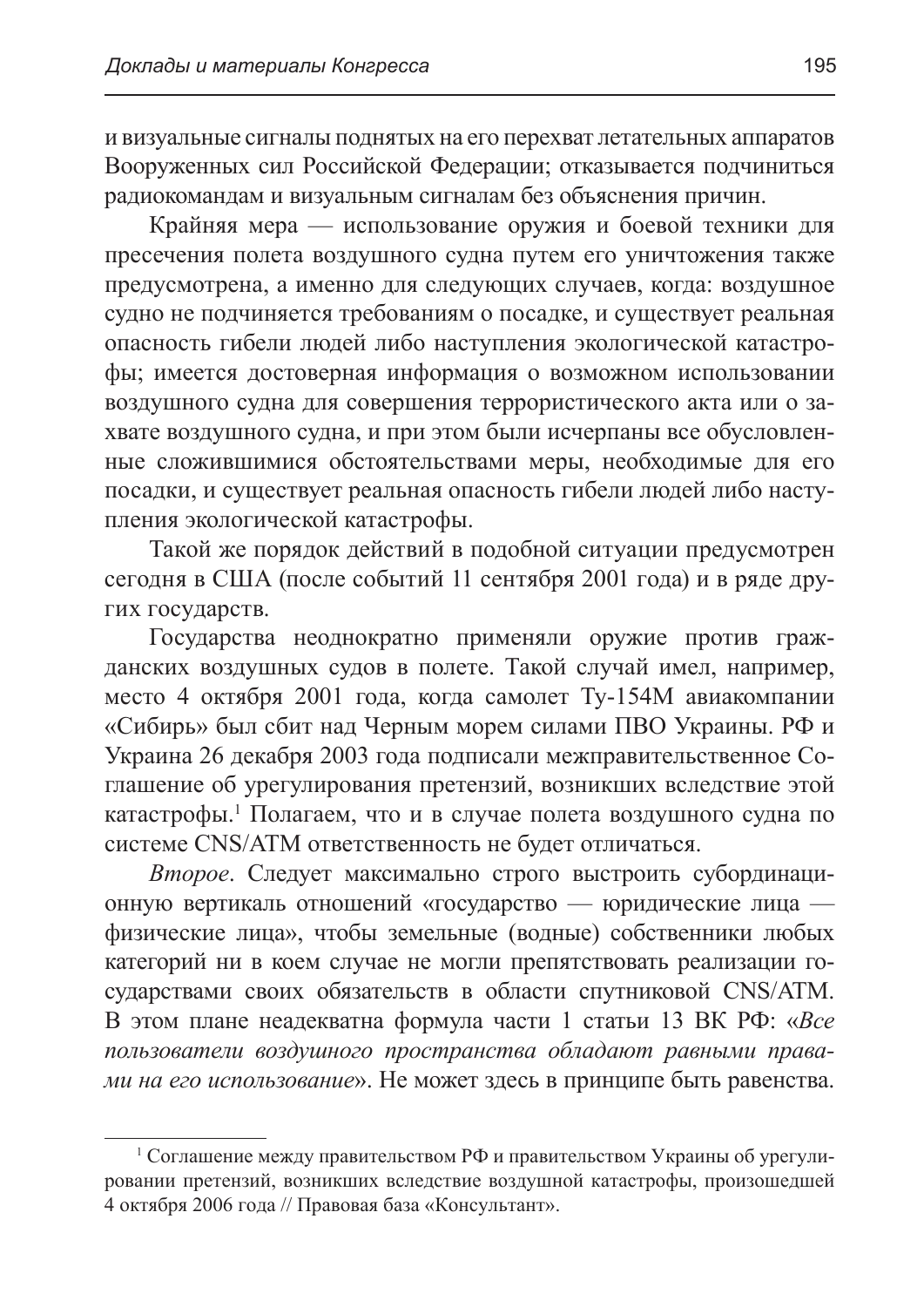И справедливо было бы исключить из указанной формулы слово «рав-НЫМИ», ОЛНОВРЕМЕННО ЛОПОЛНИВ ЕЕ СЛОВАМИ «В СООТВЕТСТВИИ С ЗАКОНОдательством и международными договорами Российской Федерации».

Третье. Общий порядок полетов с использованием спутниковой системы CNS/ATM в пределах открытого воздушного пространства (воздушного пространства международной территории общего пользования) и само предоставление услуг данной Системы обладают спецификой по сравнению с тем, как это делается в пределах государственной территории (суверенного воздушного пространства).<sup>1</sup>

Открытое воздушное пространство разделяет правовой статус нижележащего пространства и его частей. И здесь в принципе не действует категория собственности в ее гражданско-правовом аспекте. С другой стороны, это порождает и специфические трудности, связанные с необходимостью достигать максимального согласия государств на условия деятельности в таком пространстве.<sup>2</sup>

Действующий в открытом воздушном пространстве принцип свободы его исследования и использования снимает все вопросы относительно условий развертывания здесь и применения системы спутниковой CNS/ATM, как и любых других систем (в пределах государственной территории вполне допустимо чинить этому препятствия).

Вместе с тем следует исходить из того, что в пределах открытого воздушного пространства существует твердый правопорядок, имеющий прямое отношение к данной теме. Это связано с тем, что действующий здесь принцип свободы полетов не просто провозглашается Женевской конвенцией об открытом море 1958 года и Конвенцией ООН по морскому праву 1982 года.<sup>3</sup> Эти документы устанавливают, что режим открытого моря определяется не только их положениями, но и другими применимыми международными документами.

<sup>&</sup>lt;sup>1</sup> Около 3/4 воздушного пространства планеты входит в состав международной территории общего пользования (над открытым морем и Антарктикой) и в научной литературе, иногда — в нормативных актах, называется «открытым воздушным пространством» или «международным воздушным пространством» (см.: Мале $e$ *в Ю.Н.* Международное воздушное право. С. 66–70; Бордунов В.Д., Копылов М.Н. Указ. соч.).

<sup>&</sup>lt;sup>2</sup> Деканозов Р.В. Понятие «общее наследие человечества» в международном праве // Советский ежегодник международного права. 1981. М.: Наука, 1982. С.147.

<sup>&</sup>lt;sup>3</sup> Конвенция ООН по морскому праву 1982 г., п. 1 «в» ст. 87.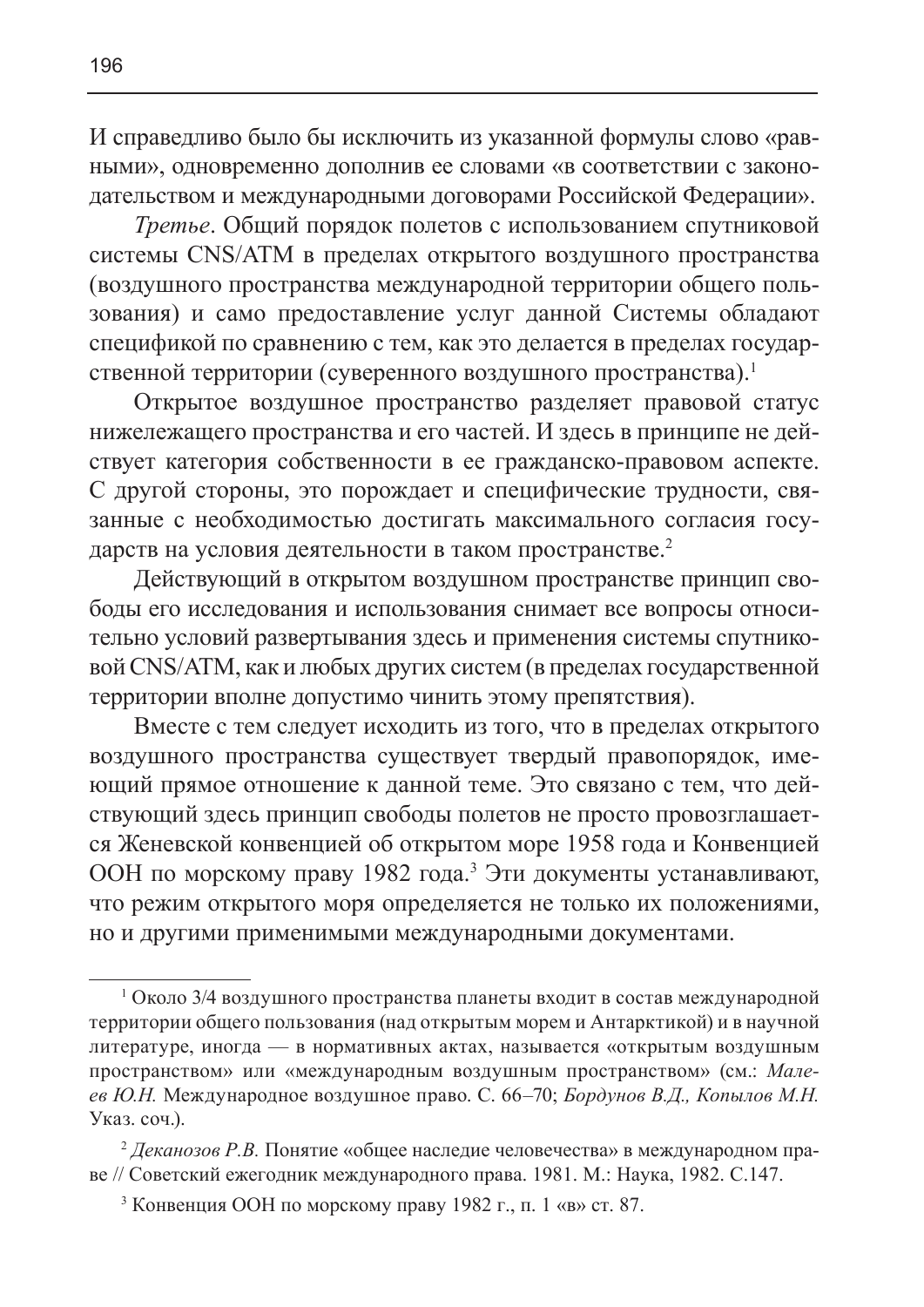В интересующем нас аспекте к таким «другим применимым международным документам» относится, в первую очередь. Чикагская конвенция 1944 года.

Статья 12 последней, в частности, определяет: «Над открытым морем действующими являются правила, установленные в соответствии с настоящей Конвенцией». Конкретно это основные правила полетов, содержащиеся в Приложении 2 к Чикагской конвенции 1944 года, отклонение от которых недопустимо.<sup>1</sup> Иное дело, что это только «основные» правила, и в целом ряде районов открытого моря и Антарктики государства вводят (во многом вынужденно) собственные правила такого рода.

Но, как представляется, полеты с использованием систем ГЛОНАСС, GPS, Галилео и иных систем, способных предоставлять спутниковую CNS/ATM, следует, в конечном итоге, связывать именно с «основными» правилами полетов. В Приложение 2 к Чикагской конвенции и другие документы следует ввести запрет на такое использование средств электронной и подобной связи, которое в состоянии представлять угрозу полетам летательных аппаратов.

В текст Чикагской конвенции внесена норма, которая обязывает государства при установлении правил для своих государственных воздушных судов «обращать должное внимание» на безопасность навигации гражданских воздушных судов.<sup>2</sup>

Исходя из этого, Ассамблея ИКАО в Сводном заявлении о постоянной политике ИКАО в области аэронавигации закрепила рекомендацию о том, чтобы полеты государственных воздушных судов выполнялись, «насколько практически возможно», с учетом правил, содержащихся в Приложении 2, при этом согласовывая данный вопрос со всеми государствами, ответственными за обеспечение обслуживания воздушного движения над открытым морем в данном районе.

Таким образом, регламентация производства полетов в открытом воздушном пространстве государственных (в большинстве случаев

<sup>&</sup>lt;sup>1</sup> Кроме основных правил, содержащихся в Приложении 2, следует также учитывать «более конкретные» правила, содержащиеся в «Процедурах аэронавигационного обслуживания — Правилах полетов и обслуживания воздушного движения» и «Дополнительных региональных процедурах».

 $2 \text{ YHKarc}$ кая конвенция, п. «а» ст. 3.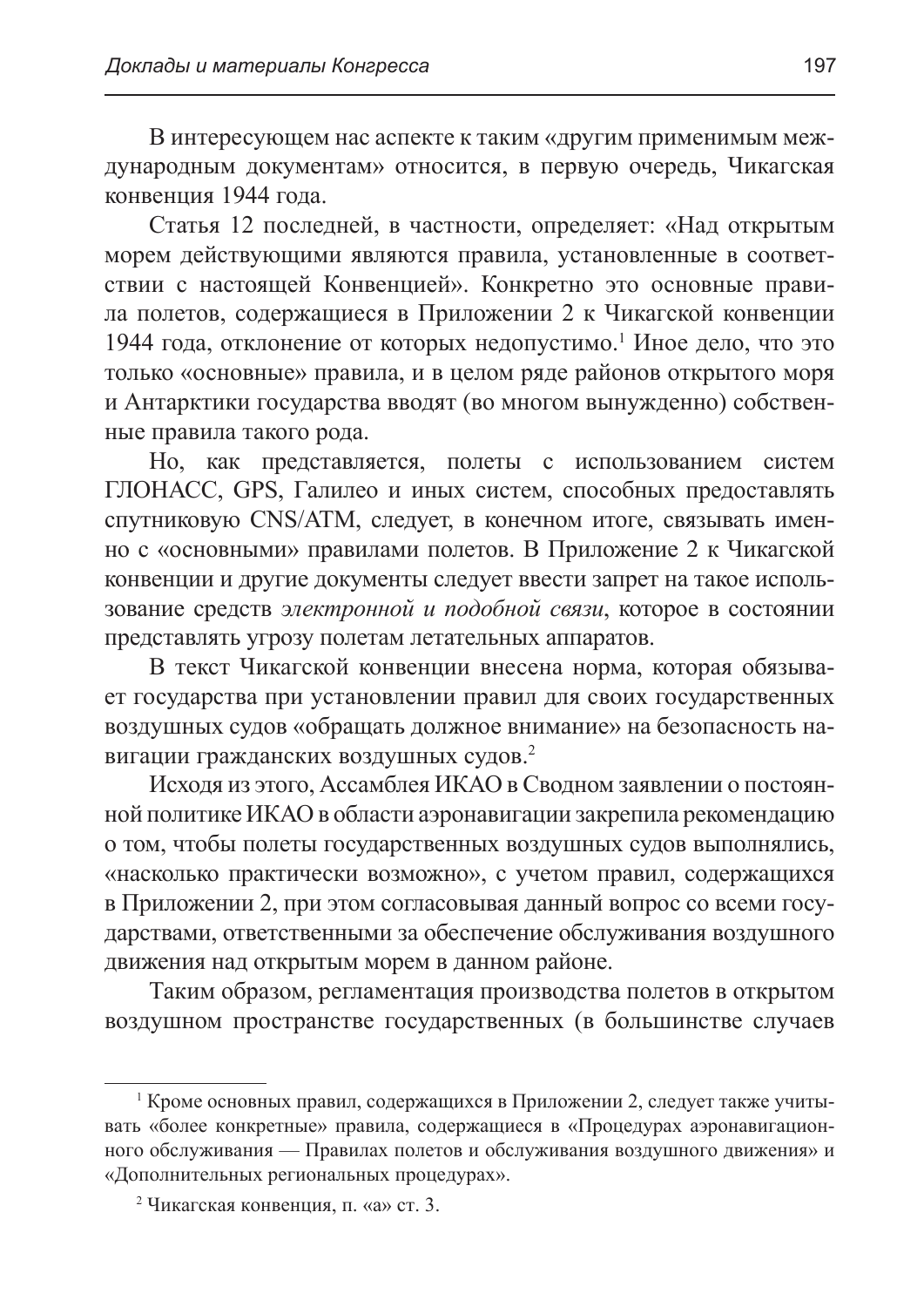военных) воздушных судов остается вне рамок императивных требований статьи 12 Чикагской конвенции 1944 года, Приложения 2 к ней и других документов, не говоря уже о летательных аппаратах, не являющихся воздушными судами. Но объективные обстоятельства вынуждают государства и применительно к полетам государственных аппаратов придерживаться здесь единообразной практики. Поэтому уже давно сложился обычай соблюдения правил полетов ИКАО государственными воздушными судами. Полагаем, что в Конвенции по вопросам спутниковой системы CNS/ATM, в том числе GNSS, проект которой уже предложен на 32-й сессии Юридического комитета ИКАО в марте 2004 года, данный обычай должен быть кодифицирован применительно к рассматриваемой системе.

Воздушное пространство над исключительной экономической зоной (ИЭЗ) не разделяет статус самой зоны. Суверенные права прибрежных государств в ИЭЗ ограничиваются лишь целями «разведки, разработки и сохранения природных ресурсов, как живых, так и неживых, в водах, покрывающих морское дно, на морском дне и в его недрах, а также в целях управления этими ресурсами и в отношении других видов деятельности по экономической разведке и разработке указанной зоны, таких, как производство энергии путем использования воды, течений и ветра».<sup>1</sup>

Найти здесь какую-либо связь со спутниковой CNS/ATM трудно. Поэтому следует исходить из того, что как производство полетов над этой зоной, так и использование в воздушном пространстве над ней средств спутниковой CNS/ATM, не имеют каких-либо специальных ограничений. При таком толковании необходимо, прежде всего, полагаться на статью 58 Конвенции 1982 года, которая сохраняет в ИЭЗ за всеми государствами те общие свободы открытого моря, которые закреплены в статье 87 Конвенции, а именно: «государства... пользуются указанными в ст. 87 свободами судоходства и полетов... и другими правомерными с точки зрения международного права видами использования моря, относящимися к этим свободам, такими, как связанные с эксплуатацией судов, летательных аппаратов...».

Но летательные аппараты (воздушные суда в особенности) могут использоваться над ИЭЗ и в целях, ущемляющих права и интересы

<sup>&</sup>lt;sup>1</sup> Конвенция ООН по морскому праву 1982 г., п. 1 «а» ст. 56.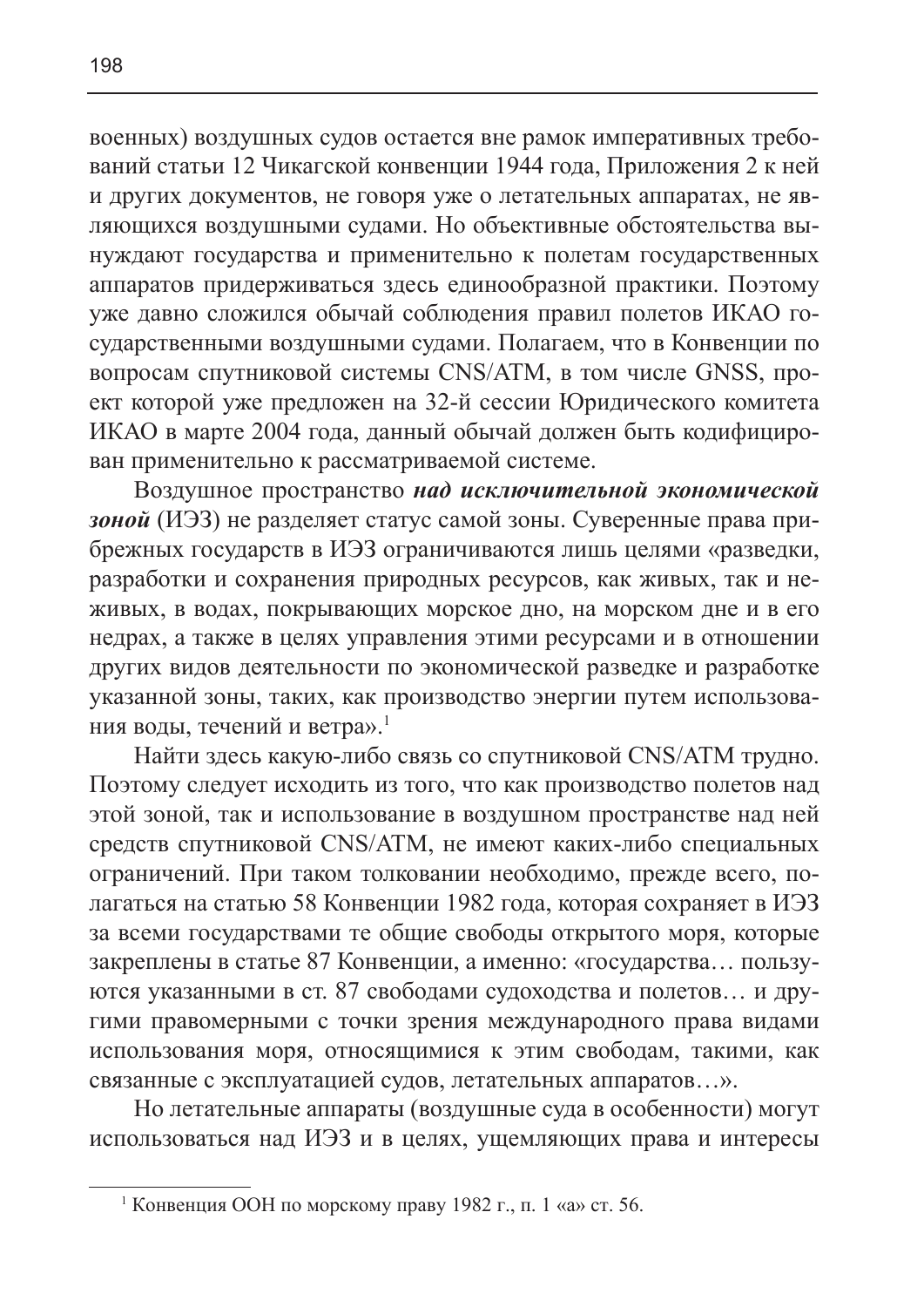прибрежного государства в зоне. Скажем, иностранное воздушное судно, летая над ИЭЗ, без разрешения производит рыбную разведку, посягая тем самым на исключительные права прибрежного государства, установленные Конвенцией 1982 года (такие случаи неоднократно имели место). Естественно предположить, что прибрежное государство, установившее запрет на такую деятельность, в ситуации, когда судно-нарушитель не подчиняется командам и не прекращает своей противоправной деятельности, может встать перед выбором: лишить нарушителя возможности пользоваться средствами спутниковой CNS/ATM.

Воздушное пространство Арктики, можно считать, распадается на суверенное воздушное пространство (расположенное над землями и островами, являющимися частью территории прибрежных государств) и открытое воздушное пространство (все остальное). Это вытекает из действующего здесь «секторального принципа».<sup>1</sup> Встречающиеся попытки доказать наличие у России права принимать в указанной зоне меры для обеспечения своей безопасности, вплоть до запрещения появления в пространстве зоны военных кораблей и самолетов других государств, в принципе сомнительны.

Вместе с тем следует иметь в виду стремление Канады распространить свое влияние в Арктике на ИЭЗ и на весь «Канадский сектор», что порождает споры. Споры, прежде всего, с США, которые еще в 1971 году предложили созвать международную конференцию для реализации идеи интернационализации Арктики (и предложили проект Договора об Арктике). Идея эта была отвергнута Канадой.<sup>2</sup> Но в случае ее реализации ясно, что условия полетов по программе спутниковой CNS/ATM в данном районе и осуществление данной Программы претерпели бы принципиальные изменения.

<sup>&</sup>lt;sup>1</sup> Серебряков Е.В. Международно-правовой статус Арктики на современном этапе. Автореф. дис. ... канд. юрид. наук. М., Дипломатическая академия МИД СССР. 1982; *Молодцов С.В.* Правовой режим Арктики // Международное право. М.: Междунар. отношения. 1998; *Бекяшев К.А.* О защите интересов российских рыбаков в водах Шпицбергена // Московский журнал международного права. М., 1/2006/1. С. 396-403; Вылегжанин А.Н. Правопритязания на природные ресурсы Арктики // Там же. ɋ. 102–131.

<sup>2</sup> International Legal Materials 613 (1970). P. 607, 613.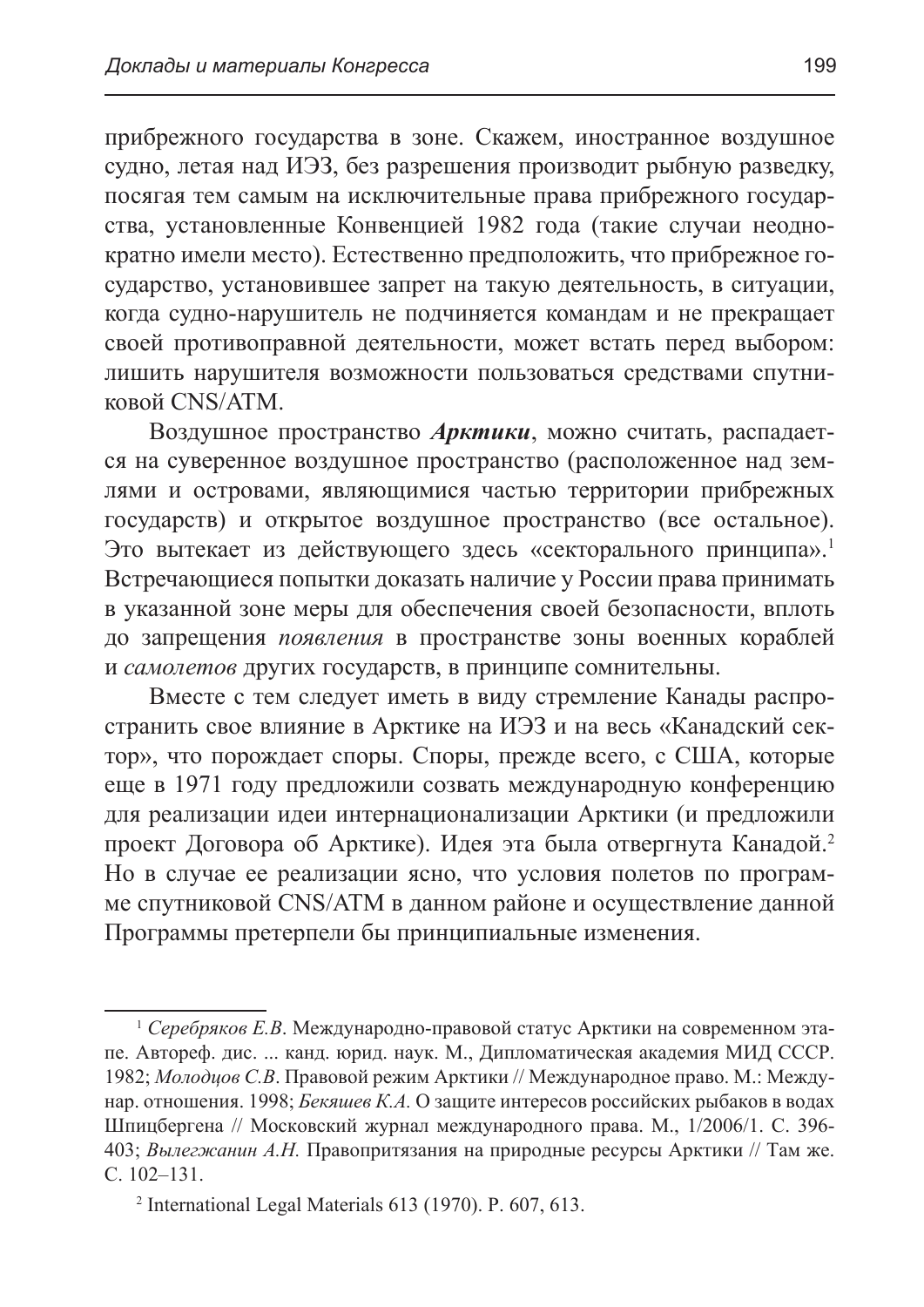Воздушное пространство Антарктики является «обычным» открытым воздушным пространством, международной территорией общего пользования, поскольку режим района Антарктики в целом регулируется Договором об Антарктике 1959 года. Отдельные особенности реализации этого режима не имеют какой-либо прямой связи с исследуемой нами проблематикой. При желании можно обнаружить косвенную связь с таким положением Договора 1959 года, как использование Антарктики, согласно статье I указанного Договора, только в мирных целях.

Более полезно помнить, что Первое Консультативное совещание участников Договора 1959 года рекомендовало производить обмен информацией через дипломатические каналы каждый год. Последующие совещания уточняли соответствующий перечень, а Восьмое Консультативное совещание рекомендовало «стандартную форму обмена информацией», которая включает обширный перечень вопросов, в том числе: 1) типы, описание и вооружение морских судов, самолетов и других транспортных средств, которые вводятся в район действия Договора... 3) подробное описание всех научных станций, создаваемых в районе действия Договора, с указанием программы их работ, оборудования, персонала и его личного оружия; 4) средства связи и запасные аэродромы...

В определенной мере это может сегодня восприниматься и в контексте информации, передаваемой по системе спутниковой CNS/ATM.

При сложнейших погодных условиях в Антарктике спутниковая система CNS/ATM является самым надежным средством и для «простых» полетов здесь и особенно для предусмотренной статьи VII Договора системы инспекции. Имеется в виду инспекция с воздуха, которая может производиться в любое время над любым или всеми районами Антарктики каждой договаривающейся стороной, имеющей право назначать наблюдателей.

Интересна концепция Единого европейского неба. Имеется в виду образование «европейского воздушного пространства» со статусом, отличающимся как от статуса суверенного воздушного пространства государств Европы, так и от статуса открытого воздушного пространства. По существу это сумма суверенных воздушных пространств соответствующих государств. В определенной мере оно уже существует. Имеется в виду тот факт, что с введением режима пространства общего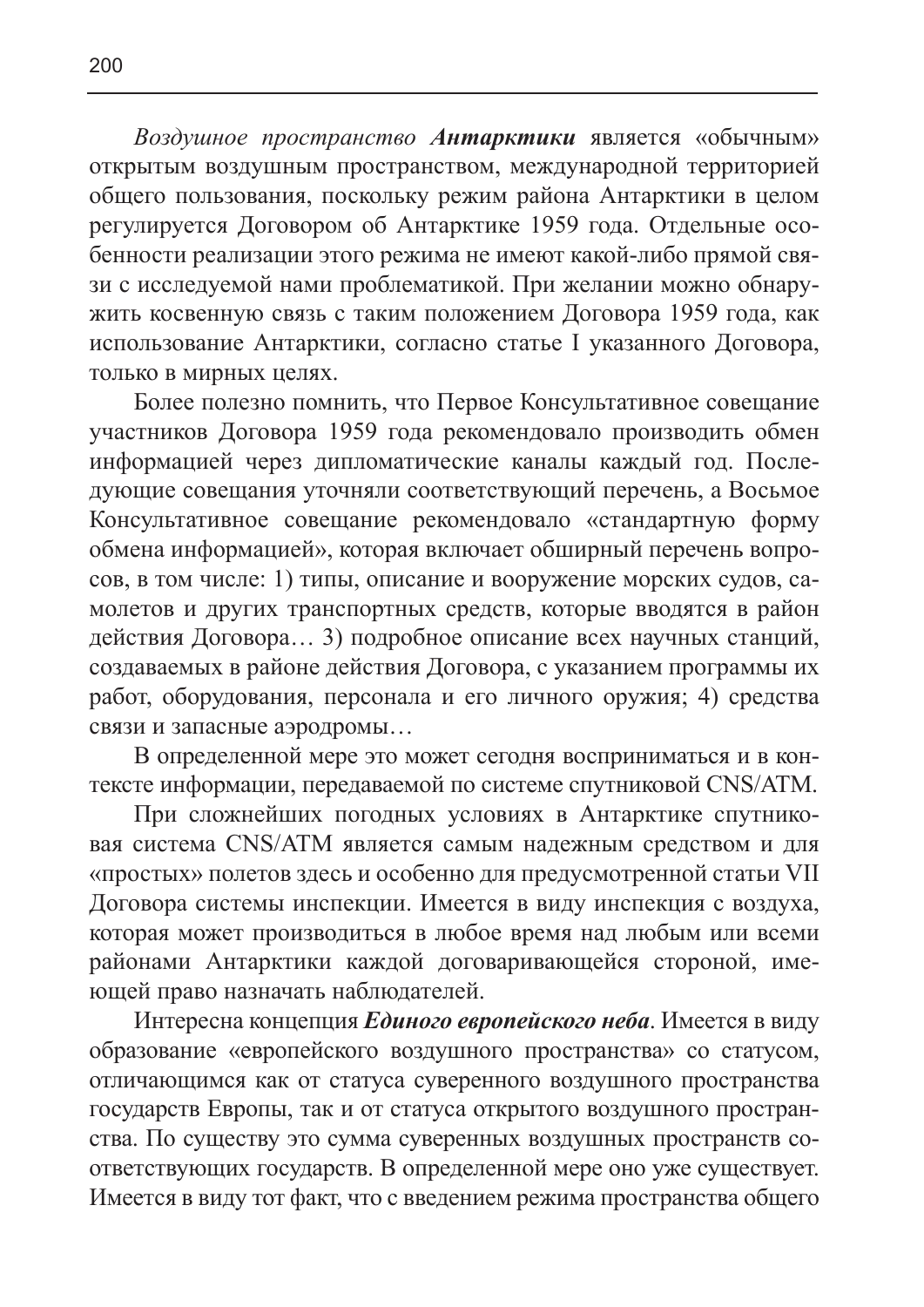пользования в Европейском Союзе 1 января 1993 года были отменены все двусторонние договоры относительно деятельности воздушного транспорта. После этого воздушные сообщения в общем пространстве стали осуществляться без получения предварительного разрешения со стороны других государств Евросоюза.<sup>1</sup>

Государства — участники СНГ также подали пример создания **единого воздушного пространства**. Это понятие введено в нормативный оборот Минским соглашением 1991 года «О гражданской авиации и об использовании воздушного пространства». В данном документе под понятием «единое воздушное пространство» понимается «воздушное пространство Договаривающихся государств, а также районов открытого воздушного пространства, где, согласно международным договорам, обслуживание воздушного движения возложено на бывший СССР» и «где Договаривающиеся государства осуществляют свой контроль и юрисдикцию».<sup>2</sup>

Важен реальный пример создания функционального воздушного пространства несколькими государствами, при сохранении за каждым из них своего суверенного воздушного пространства как части их территории. Это дает аргумент и в пользу образования «киберпространства GNSS» или множества пространств CNS/ATM. Следует просчитать всю практическую выгоду от такой инициативы, которая преследовала бы цель появления специальных нормативных пространств, в которых предоставляются максимальные возможности для реализации именно концепции и конкретных параметров спутниковой CNS/ATM. Может так случиться, что в таких «киберпространствах CNS/ATM» (и в «киберпространстве GNSS») будут конкурировать множество систем (по крайней мере, упоминавшиеся основные три).

<sup>&</sup>lt;sup>1</sup> *Balfour John.* European Community Air Law. Butterworths. London, Dublin, Edinburgh. 1995; *Hilsher G.* Eurocontrol's first 25 years // Airport Forum, 1986; *Jan. A. Krupski*. From Airbus Industrie to European Aerospace. 1998 Annals of Air and Space Law. Vol. XXIII.

<sup>&</sup>lt;sup>2</sup> Подробнее см.: *Сапрыкин Ф.И.* Международно-правовые проблемы использования воздушного пространства государств — участников СНГ // Московский журнал международного права. М., 1993. № 4. С.19; *Kolosov Y., Maleev Y., Travnikov A.* Common Airspace of the CIS Member-States // Luft-und Welraumrecht im 21. Jahrhundert (Air and Space Law in the 21st Century). Köln; Berlin; Bonn; München, 2001. P. 108–111.